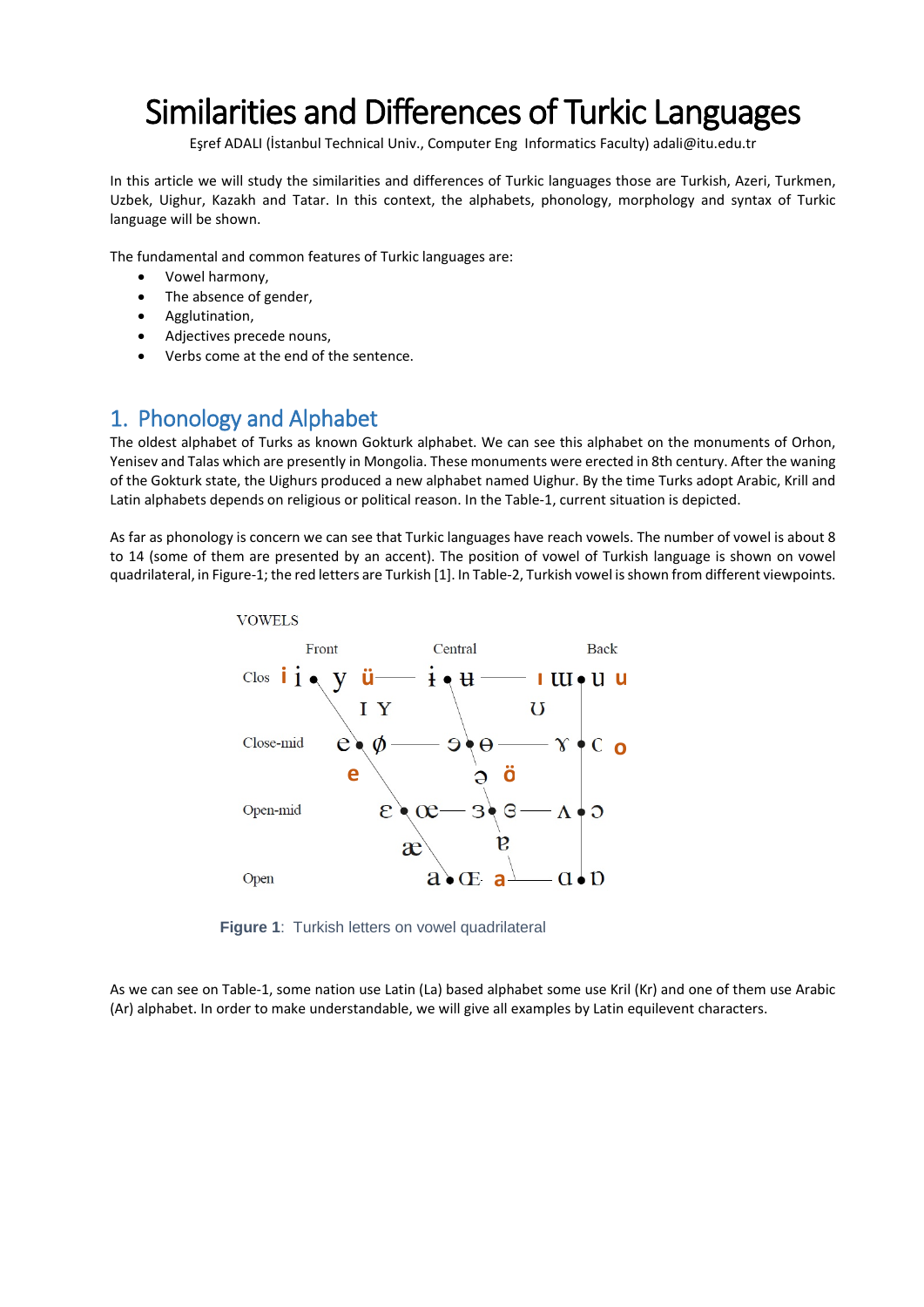| <b>Turkish</b> |                     | <b>Turkmen</b> |                                                                                       |             | <b>Azeri</b>   |               | <b>Uzbek</b>                                                                          |              | <b>Uighur</b>                                                                                                     |                       |              |               | <b>Kazakh</b> |             |           |              | <b>Tatar</b> |                       | <b>IPA</b>              |
|----------------|---------------------|----------------|---------------------------------------------------------------------------------------|-------------|----------------|---------------|---------------------------------------------------------------------------------------|--------------|-------------------------------------------------------------------------------------------------------------------|-----------------------|--------------|---------------|---------------|-------------|-----------|--------------|--------------|-----------------------|-------------------------|
| La             | La                  | La             | La                                                                                    | La          | La             | La            | La                                                                                    | La           | La                                                                                                                | Ar                    | La           | La            | Kr            | Kr          | La        | La           | Kr           | Kr                    |                         |
| A              | a                   | A              | a                                                                                     | A           | a              | А             | a                                                                                     | A            | A                                                                                                                 | $\sqrt{2}$            | A            | a             | A             | a           | A         | a            | A            | a                     | /a/                     |
|                |                     | Ä              | ä                                                                                     | E           | e              |               |                                                                                       | Ë            | ë                                                                                                                 | ৶                     | Ä            | Ä             | $\ominus$     | э           | Ä         | ä            | $\ominus$    | э                     | /æ/                     |
| В              | b                   | B              | b                                                                                     | B           | b              | B             | b                                                                                     | B            | В                                                                                                                 | ب                     | B            | B             | Б             | б           | B         | b            | Б            | б                     | /b/                     |
| C              | $\mathsf{C}$        | J              | j                                                                                     | $\mathsf C$ | $\mathsf{C}$   | J             | j                                                                                     | J            | J                                                                                                                 | $\overline{C}$        |              |               |               |             | C         | $\mathsf{C}$ | Дж           | ДЖ                    | /dz/                    |
| Ç              | Ç                   | Ç              | ç                                                                                     | Ç           | Ç              | Ch            | ch                                                                                    | Ch           | Ch                                                                                                                | $\overline{a}$        | Ç            | Ç             | Ч             | ч           | Ç         | Ç            | Ч            | ч                     | /tʃ/                    |
| D              | d                   | D              | d                                                                                     | D           | d              | D             | $\sf d$                                                                               | D            | D                                                                                                                 | $\mathsf{P}$          | D            | D             | Д             | д           | D         | d            | Д            | д                     | /d/                     |
| E              | e                   | E              | e                                                                                     | $\ominus$   | $\Theta$       | E             | e                                                                                     | Е            | Е                                                                                                                 | ي                     | E            | e             | E             | e           | E         | e            | $\mathsf E$  | e                     | /e/,/æ/                 |
|                |                     |                |                                                                                       | Е           | е              |               |                                                                                       |              |                                                                                                                   |                       | É            | é             | Э             | Э           |           |              |              |                       | /e/                     |
|                |                     |                |                                                                                       |             |                |               |                                                                                       |              |                                                                                                                   |                       | Yo           | yo            | Ë             | ë           | Yo        | yo           | Ë            | ë                     | /jo/                    |
| F              | $\mathsf{f}$        | F              | F                                                                                     | F           | $\mathsf{f}$   | F             | $\mathsf f$                                                                           | F            | F                                                                                                                 | ف                     | F            | $\mathsf f$   | Φ             | ф           | F         | $\mathsf f$  | Ф            | φ                     | /f/                     |
| G              | g                   | G              | G                                                                                     | G           | g              | G             | g                                                                                     | G            | G                                                                                                                 | گ                     | G            | g             | Г             | г           | G         | g            | $\Gamma$     | Г                     | $/g/$ , / $f/$          |
| Ğ              | ğ                   |                |                                                                                       | Ğ           | ğ              | $\mathsf{G}'$ | $\mathsf{g}'$                                                                         | Gh           | Gh                                                                                                                | غ                     | Ğ            | ğ             | f             | f           | Ğ         | ğ            | Г            | Г                     | $/ \psi /$              |
| Н              | h                   | H              | H                                                                                     | H           | h              | $\sf H$       | h                                                                                     | H            | Н                                                                                                                 | $\triangle$           | H            | h             | $\mathsf{h}$  | h           | H         | h            | $\mathsf{h}$ | h                     | /h/                     |
|                |                     |                |                                                                                       | X           | x              | X             | X                                                                                     | $\mathsf X$  | Χ                                                                                                                 | خ                     | X            | x             | X             | x           | X         | x            | X            | x                     | $\sqrt{x}$              |
| ı              | $\mathbf{I}$        | Υ              | у                                                                                     | I           | $\mathbf{I}$   |               |                                                                                       |              |                                                                                                                   |                       | $\mathbf{I}$ | $\mathbf{I}$  | Ы             | ы           | T         | $\mathsf I$  | Ы            | ы                     | $\mu$                   |
| Ť              | j.                  | İ              | İ                                                                                     | İ           | i              | İ             | Ť                                                                                     | İ            | $\mathbf{I}$                                                                                                      | ی                     | Ï            | ï             | N             | и           | İ         | Ť            | И            | И                     | /i/                     |
| J              | j                   | Ž              | ž                                                                                     | J           | j              |               |                                                                                       | Zh           | Zh                                                                                                                | ڑ                     | J            | j             | Ж             | ж           | J         | j            | Ж            | ж                     | /3/                     |
| K              | k                   | К              | k                                                                                     | K           | k              | К             | К                                                                                     | К            | Κ                                                                                                                 | ك                     | Κ            | k             | К             | k           | К         | k            | К            | k                     | $/k/$ , /c/             |
| L              | $\overline{1}$      | Г              | T                                                                                     | Г           | $\overline{1}$ | Г             | L                                                                                     | Г            | $\mathbf{I}$                                                                                                      | ل                     | Г            | $\mathbf{I}$  | Л             | л           | L         | $\mathsf{I}$ | Л            | л                     | $/$ <sup>+</sup> /, /l/ |
| M              | m                   | M              | m                                                                                     | M           | m              | M             | M                                                                                     | M            | m                                                                                                                 | م                     | м            | m             | M             | M           | M         | m            | M            | M                     | /m/                     |
| N              | n                   | N              | n                                                                                     | N           | n              | N             | N                                                                                     | $\mathsf{N}$ | n                                                                                                                 | ن                     | N            | n             | Н             | н           | N         | n            | Н            | н                     | $/n/$ , $/n/$           |
|                |                     | Ň              | ň                                                                                     |             |                | Ng            | ng                                                                                    | Ng           | ng                                                                                                                | أڭ                    | Ñ            | ñ             | ң             | ң           | Ñ         | ñ            | ң            | ң                     | Nasal n                 |
| $\mathsf O$    | $\mathsf{o}\xspace$ | O              | $\mathbf{o}$                                                                          | O           | o              | O             | O                                                                                     | $\circ$      | o                                                                                                                 | /و                    | O            | o             | O             | o           | O         | o            | O            | o                     | /o/                     |
| Ö              | ö                   | Ö              | ö                                                                                     | Ö           | ö              | $\mathrm{O}'$ | o'                                                                                    | Ö            | ö                                                                                                                 | /ۆ                    | Ö            | Ö             | θ             | θ           | Ö         | ö            | $\Theta$     | $\boldsymbol{\Theta}$ | $/$ œ $/$               |
| P              | р                   | P              | р                                                                                     | P           | p              | P             | P                                                                                     | P            | р                                                                                                                 | پ                     | P            | р             | П             | п           | P         | р            | П            | п                     | /p/                     |
| ${\sf R}$      | r                   | ${\sf R}$      | r                                                                                     | R           | $\mathsf{r}$   | ${\sf R}$     | ${\sf R}$                                                                             | ${\sf R}$    | r                                                                                                                 | ر                     | ${\sf R}$    | $\mathsf{r}$  | P             | $\sf P$     | ${\sf R}$ | $\mathsf{r}$ | ${\sf R}$    | r                     | /r/                     |
|                |                     |                |                                                                                       | Q           | q              | Q             | Q                                                                                     | Q            | q                                                                                                                 | ق                     | Q            | $\mathsf{q}$  | K,            | K,          | Q         | q            |              |                       | /q/                     |
| $\sf S$        | S                   | $\sf S$        | S                                                                                     | $\sf S$     | s              | $\mathsf S$   | S                                                                                     | S            | s                                                                                                                 | $\underline{\omega}$  | S            | ${\sf S}$     | $\mathsf C$   | c           | S         | s            | $\mathsf C$  | $\mathsf{C}$          | /s/                     |
| Ş              | Ş                   | Ş              | Ş                                                                                     | Ş           | ş              | Sh            | sh                                                                                    | Sh           | sh                                                                                                                | ش                     | Ş            | Ş             | Ш             | ш           | Ş         | ş            | Ш            | Ш                     | /∬                      |
|                |                     |                |                                                                                       |             |                |               |                                                                                       |              |                                                                                                                   |                       | Şş           | ŞŞ            | Щ             | щ           | Şş        | ŞŞ           | Щ            | щ                     | /ʃtʃ/, /ʃː/             |
|                |                     |                |                                                                                       |             |                |               |                                                                                       |              |                                                                                                                   |                       |              |               |               |             |           |              |              |                       |                         |
| $\top$         | t                   | $\mathsf T$    | $\mathsf{t}$                                                                          | $\mathsf T$ | $\mathbf t$    | $\mathsf T$   | $\top$                                                                                | $\mathsf T$  | $\mathsf{t}$                                                                                                      | $\tilde{\phantom{a}}$ | $\mathsf T$  | $\mathbf t$   | $\mathsf T$   | $\mathsf T$ | $\top$    | t            | $\mathsf T$  | $\mathsf T$           | /t/                     |
| $\sf U$        | u                   | U              | u                                                                                     | U           | u              | U             | U                                                                                     | $\sf U$      | u                                                                                                                 | <u> /ؤ</u>            | W            | ${\mathsf W}$ | У             | y           | W         | W            | У            | y                     | /u/                     |
|                |                     |                |                                                                                       |             |                |               |                                                                                       |              |                                                                                                                   |                       | U            | u             | ¥             | ¥           | U         | u            | У            | y                     | /ʊ/                     |
| Ü              | ü                   | Ü              | ü                                                                                     | Ü           | ü              |               |                                                                                       | Ü            | ü                                                                                                                 | کُلُ                  | Ü            | ü             | Υ             | γ           | Ü         | ü            | Y            | γ                     | /y/                     |
| $\mathsf{V}$   | $\mathsf{v}$        | W              | W                                                                                     | ${\sf V}$   | ${\sf v}$      | ${\sf V}$     | $\mathsf{V}$                                                                          | W            | W                                                                                                                 | ڨ                     | V            | ${\sf v}$     | B             | B           | W         | W            | B            | B                     | /v/                     |
| Y              | y                   | Ý              | ý                                                                                     | Y           | y              | Y             | Y                                                                                     | Y            | y                                                                                                                 | ي                     | Y            | y             | Й             | й           | Y         | y            | Й            | й                     | /j/                     |
| Z              | Z                   | Z              | $\mathsf{Z}% _{T}=\mathsf{Z}_{T}\!\left( a,b\right) ,\ \mathsf{Z}_{T}=\mathsf{Z}_{T}$ | Z           | Z              | $\mathsf Z$   | $\mathsf{Z}% _{T}=\mathsf{Z}_{T}\!\left( a,b\right) ,\ \mathsf{Z}_{T}=\mathsf{Z}_{T}$ | Z            | $\mathsf{Z}% _{M_{1},M_{2}}^{\alpha,\beta}(\mathbb{R})\subset\mathsf{Z}_{M_{1},M_{2}}^{\alpha,\beta}(\mathbb{R})$ | ز                     | Z            | $\mathsf Z$   | 3             | 3           | Z         | z            | 3            | 3                     | $\frac{1}{2}$           |
|                |                     |                |                                                                                       |             |                |               |                                                                                       |              |                                                                                                                   |                       | Yw           | yw            | Ю             | ю           | Yw        | yw           | Ю            | ю                     | /ju/,/jy/               |
|                |                     |                |                                                                                       |             |                |               |                                                                                       |              |                                                                                                                   |                       | Ya           | ya            | Я             | Я           | Ya        | ya           | Я            | я                     | /ja/, /jɑ/              |

Table 1: The Alphabet of Turkic Language, today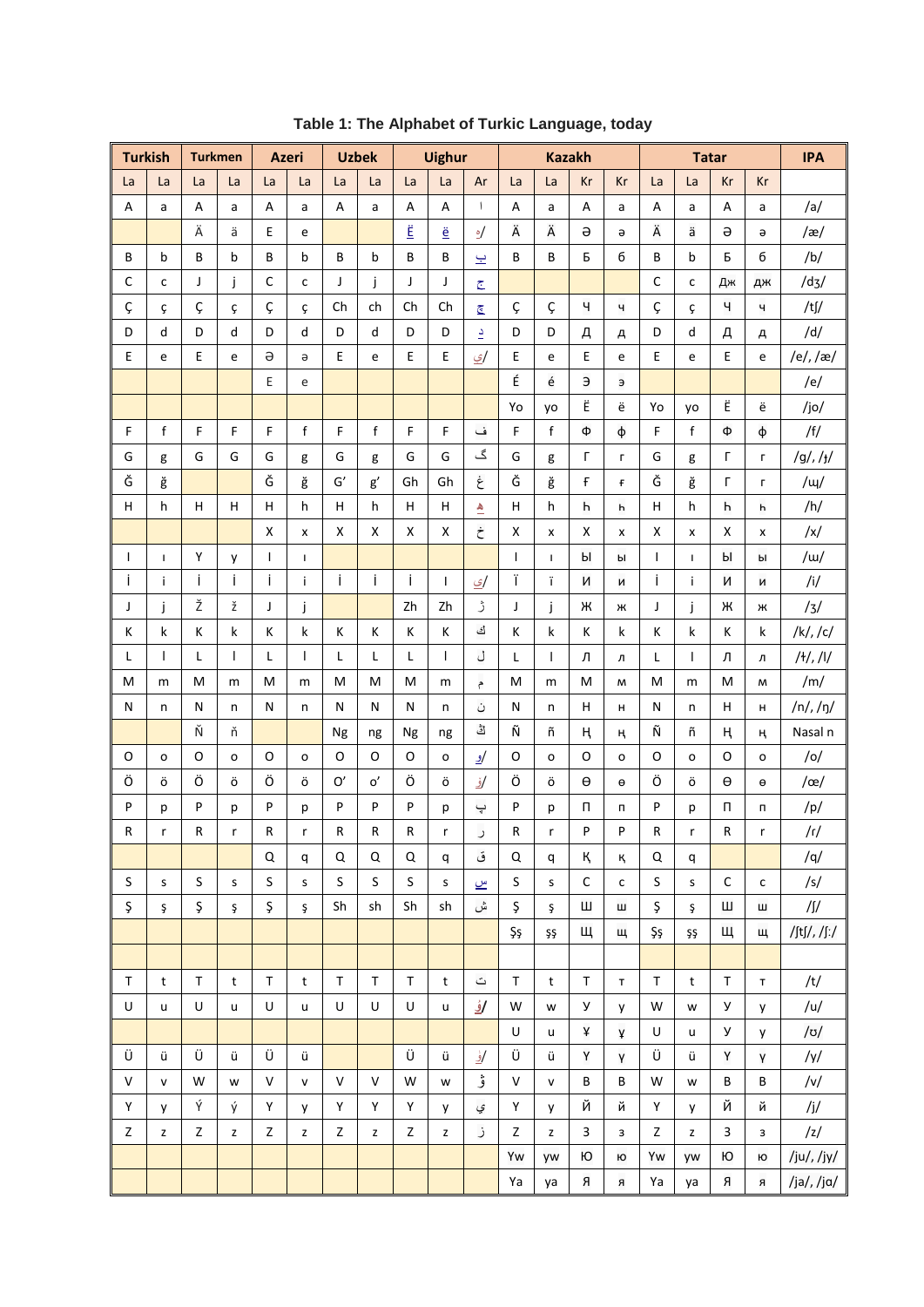#### **Table 2: The Turkish vowel***s*

|       | Front    |           | Central | <b>Back</b> |       |
|-------|----------|-----------|---------|-------------|-------|
|       | Un-round | Round     |         | Un-round    | Round |
| Close |          | $\bullet$ |         |             |       |
| Mid   |          | 00        |         |             | O     |
| Open  |          |           |         |             |       |

#### **Table-3: Vowels of Turkic Languages**

| Language | Number of<br>vowels | vowels                    |
|----------|---------------------|---------------------------|
| Turkish  | 8                   | a, e, ı, i, o, ö, u, ü    |
| Azeri    | 9                   | a, e, é, i, i, o, ö, u, ü |
| Turkmen  | 9                   | a, ä, e, y, i, o, ö, u, ü |
| Uzbek    | 6                   | a, o, o', u, e, i         |
| Uighur   | 8                   | a, e, é, i, o, ö, u, ü    |
| Kazakh   | 9                   | a, e, ä, ı, i, o, ö, u, ü |
| Kırgız   | 8                   | a, e, i, i, o, o, u, u    |
| Tatar    | q                   | a, e, ä, ı, i, o, ö, u, ü |

All Turkic languages have similar vowel harmony. The vowel and consonants harmonies of Turkish are drown in Figure-2 and Figure-3 respectively. Almost all Turkic languages obey this vowel and consonant rules. The vowol harmony create the sound of Turkish. There are no [diphthongs](https://en.wikipedia.org/wiki/Diphthongs) in Turkish. Therefore if a suffix beginning with a vowel is attached to a stem ending in a vowel, either the initial vowel of the suffix is deleted, or the consonant 'y' is added. As a result, suffixes are divided into two groups: those which can lose their initial vowel and those which can acquire the buffer consonant 'y'.







Hard consonants (HC) Soft consonants do not have hard equivalence consonants (SCE) Soft consonants have hard equivalence consonants (SCN)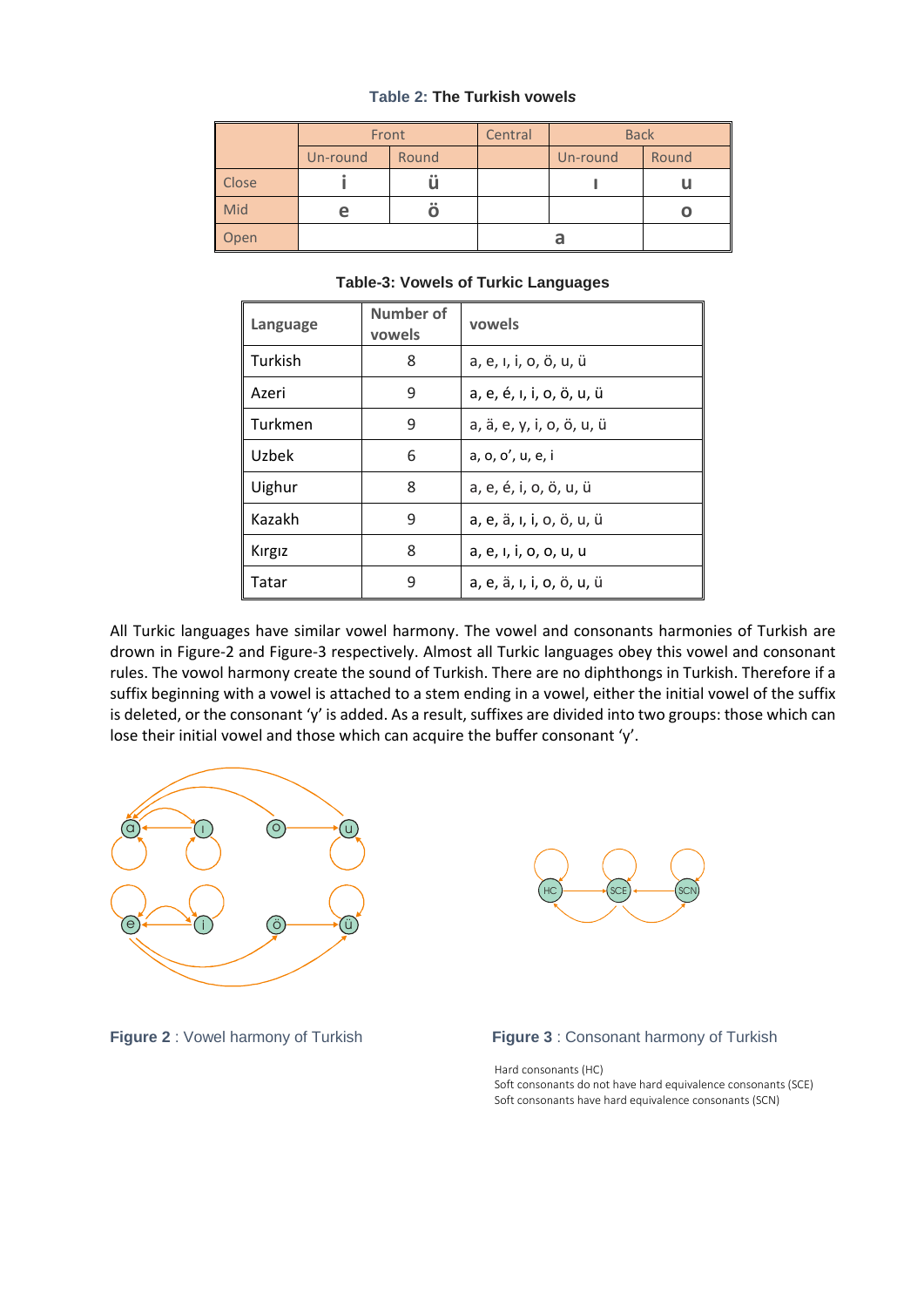# 2. Morphology

Turkic languages are agglutinative languages that have productive inflectional and derivational suffixes. Therefore, we will study the morphology of Turkic language in detailed; singular and plural, pronouns, cases and verbs.

## 2.1 Singular and Plurals

The basic plural suffixes of Turkic language are –lAr. A will be either "e" or "a" depends on previous vowel due to vowel harmony. Some Turkic language have differences. The plural suffixes of Turkic languages are given in Table-4. If a numeral adjective before a noun, plural suffix will not be used. Eg;

Okul (school – singular), Okullar (schools – plural), Beş okul (Five Schools)

| Language       |      | <b>Last vowel letter</b> |      |      | Last<br>letter |      |      | <b>Soft consonant</b> |      | <b>Hard consonant</b> |      |      |      | <b>Sonorant</b> |      |      |      |
|----------------|------|--------------------------|------|------|----------------|------|------|-----------------------|------|-----------------------|------|------|------|-----------------|------|------|------|
| Last vowel     | e,i  | ö,ü                      | a, I | o,u  | r, w,<br>v     | e,i  | ö,ü  | a, I                  | O, U | e,i                   | ö,ü  | a,i  | O, U | e,i             | ö,ü  | a, I | o,u  |
| <b>Turkish</b> | -ler | -ler                     | -lar | -lar |                |      |      |                       |      |                       |      |      |      |                 |      |      |      |
| <b>Azeri</b>   | -ler | -ler                     | -lar | -lar |                |      |      |                       |      |                       |      |      |      |                 |      |      |      |
| <b>Turkmen</b> | -ler | -ler                     | -lar | -lar |                |      |      |                       |      |                       |      |      |      |                 |      |      |      |
| <b>Uzbek</b>   | -lar | -lar                     | -lar | -lar |                |      |      |                       |      |                       |      |      |      |                 |      |      |      |
| <b>Kirghiz</b> | -ler | -lör                     | -lar | -lor |                | -der | -dör | -dar                  | -dor | -ter                  | -tör | -tar | -tor |                 |      |      |      |
| <b>Kazakh</b>  | -ler | -ler                     | -lar | -lar | -lAr           | -der | -der | -dar                  | -dar | -ter                  | -ter | -tar | -tar |                 |      |      |      |
| <b>Uighur</b>  | -ler | -ler                     | -lar | -lar |                |      |      |                       |      |                       |      |      |      |                 |      |      |      |
| <b>Tatar</b>   | -ler | -ler                     | -lar | -lar |                |      |      |                       |      |                       |      |      |      | -när            | -när | -nar | -nar |

**Table 4: Plural Suffixes of Turkic Languages**

### 2.2 Pronouns

The basic pronouns of Turkic languages are the same, but pronunciation varies a little bit. Essentially there are six personal pronoun; first, second and third singular and first, second and third plural. The second singular may have three forms; informal, formal and respectful. Uzbek, Kirgiz and Kazakh languages have two and Uyghur language has three forms of second plural pronoun. As can be seen, there is no gender for third singular person.

|                        | <b>Turkish</b> | <b>Azeri</b> | <b>Turkmen</b> | <b>Uzbek</b> | <b>Kirghiz</b> | <b>Kazakh</b> | <b>Uyghur</b> | <b>Tatar</b> |
|------------------------|----------------|--------------|----------------|--------------|----------------|---------------|---------------|--------------|
| 1. single              | ben            | mən          | men            | men          | men            | men           | men           | min          |
| 2. single (informal)   | sen            | sən          | sen            | sen          | sen            | sen           | sen           | sin          |
| 2. single (formal)     | siz            |              |                | siz          | siz            | siz           | siz           |              |
| 2. single (respectful) |                |              |                |              |                |               | sili          |              |
| 3. single              | o              | O            | ol             | u            | al             | οI            | u             | ul           |
| 1. plural              | biz            | Biz          | biz            | biz          | biz            | biz           | biz           | bez          |
| 2. plural (informal)   | siz            | Siz          | siz            | siz          | siler          | sender        | senler        | sez          |
| 2. plural (formal)     |                |              |                | sizlar       | sizder         | sizder        | siler         |              |
| 2. plural (respectful) |                |              |                |              |                |               | sizler        |              |
| 3. plural              | onlar          | Onlar        | olar           | ular         | alar           | olar          | ular          | alar         |

**Table 5: Pronouns of Turkic Languages**

#### 2.3 Cases

The cases are very important in Turkic languages. They play the roles of prepositions and postpositions like *at, in, to, from* and *on, under, in, with* etc. In general, there are 5 or 6 noun case: simple case, accusative (-i), dative (-e), locative (-de), ablative (-den), genitive (-in) and instrumental (-le). When a case is added to noun, the rules of vowel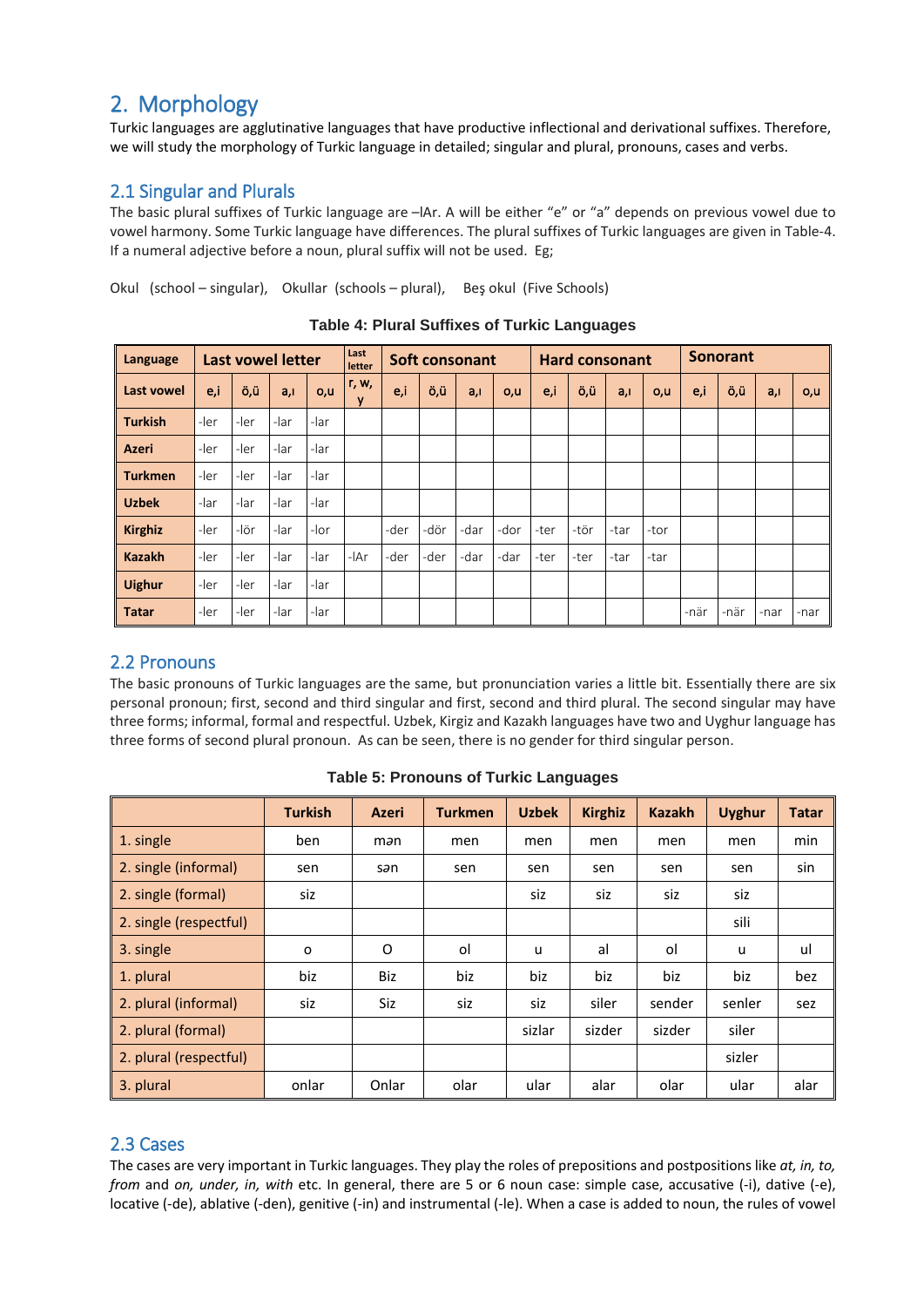and consonant harmonies are applied and also added a buffer letter if the last letter is a vowel. All possible cases of Turkic languages are given in Table-6. [2], [8]

|                | Last cons. | Last vow. | <b>Turkish</b> | Azeri           | <b>Turkmen</b> | <b>Uzbek</b> | <b>Kirghiz</b> | <b>Kazakh</b> | Uyghur   | <b>Tatar</b> |
|----------------|------------|-----------|----------------|-----------------|----------------|--------------|----------------|---------------|----------|--------------|
|                |            | e,i       | $-(y) i *$     | $-(n)$ I        | -(n)i          | -ni          | -ni            | -ni           | -ni      | -ne          |
|                |            | ö,ü       | -(y) ü         | -(n) ü          | -(n)ü          |              | -nü            | -di           | -ni      | -ne          |
|                |            | a,ı       | $-(y)$ i       | $-(n)$ i        | $-(n)y$        | $-n1$        | $-nl$          | $-n1$         | -ni      | $-nl$        |
|                |            | o,u       | -(y) u         | -(n) u          | $-(n)y$        | -ni          | -nü            | -dı           | -ni      | $-n1$        |
| Accusative (I) |            |           |                |                 |                |              | -di            | -di           |          |              |
|                | SC         |           |                |                 |                |              | -dü            | -di           |          |              |
|                |            |           |                |                 |                |              | -dı            | -dı           |          |              |
|                |            |           |                |                 |                |              | -du            | -dı           |          |              |
|                |            |           |                |                 |                |              | -ti            | -ti           |          |              |
|                | HC         |           |                |                 |                |              | -tü            | -ti           |          |              |
|                |            |           |                |                 |                |              | -tı            | -tı           |          |              |
|                |            |           |                |                 |                |              | -tu            | -tı           |          |              |
|                |            | e,i       | -(y) e         | -(y) $\partial$ | $-(n)$ e       | -ga          | -ga, a-e       | -ge           | -ge      | -gä          |
|                |            | ö,ü       | -(y) e         | -(y) $\partial$ | $-(n)$ e       | -ga          | -ge            | -ge           | -ge      | -gä          |
|                |            | a,ı       | $-(y)$ a       | -(y) a          | -(n) a (ň)a    | -ga          | -ğa            | -ğa           | -ğa/-gha | -ga          |
|                |            | o,u       | $-(y)$ a       | $-(y)$ a        | -(n) a         | -ga          | -ğö            | -ğa           | -ğa/-gha | -ga          |
|                |            |           |                |                 |                | -ke          | -ke            | -ke           | -ke      | -ke          |
|                |            |           |                |                 |                | -ke          | -ke            | -ke           | -ke      | -ke          |
|                | HC         |           |                |                 |                | -qa          | -ka            | -qa           | -qa      | -qa          |
|                |            |           |                |                 |                | -qa          | -kö            | -qa           | -qa      | -qa          |
|                |            | e,i       | -de            | $-da$           | -de, -nde      | -da          | -de            | -de           | -de      | -dä          |
|                |            | ö,ü       | -de            | $-da$           | -de, -nde      | -da          | -de            | -de           | -de      | -dä          |
|                |            | a,ı       | -da            | -da             | -da, -nda      | -da          | -da            | -da           | -da      | -da          |
|                |            | o,u       | -da            | -da             | -da, -nda      | -da          | -dö            | -da           | -da      | -da          |
|                |            |           | -te            | -də             |                |              | -ta            | -te           | -te      | -tä          |
| Locative (de)  |            |           | -te            | -də             |                |              | -te            | -te           | -te      | -tä          |
|                | HC         |           | -ta            | -da             |                |              | -to            | -ta           | -ta      | -ta          |
|                |            |           | -ta            | -da             |                |              | -tö            | -ta           | -ta      | -ta          |
|                |            | e,i       | -den           | -dan            | -den           | -dän         | -dan           | -den          | -din     | -dän         |
|                |            | ö,ü       | -den           | -dən            | -den           | -dän         | -den           | -den          | -din     | -dän         |
| ative (den)    |            | a,ı       | -dan           | -dan            | -dan           | -dän         | -don           | -dan          | -din     | -dan         |
|                |            | o,u       | -dan           | -dan            | -dan           | -dän         | -dön           | -dan          | -din     | -dan         |
|                |            |           | -ten           | -dən            |                |              | -tan           | -ten          | -tin     | -tän         |
| <b>Abl</b>     |            |           | -ten           | -dan            |                |              | -ten           | -ten          | -tin     | -tän         |
|                | HC         |           | -tan           | -dan            |                |              | -ton           | -tan          | -tin     | -tan         |
|                |            |           | -tan           | -dan            |                |              | -tön           | -tan          | -tin     | -tan         |
|                |            | e,i       | $-(n)$ in      | $-(n)$ in       | -(n) iň        | -niň         | $-nin$         | -niň          | -niň     | -neň         |
|                |            | ö,ü       | -(n) ün        | -(n) ün         | -(n) üň        | -nüň         | -nün           |               | -niň     | -neň         |
|                |            | a,ı       | -(n) in        | -(n) in         | -(n) yň        | -nıň         | -nin           | -nıň          | -niň     | -nıň         |
|                |            | o,u       | $-(n)$ un      | -(n) un         | -(n) uň        | -nuň         | -nun           |               | -niň     | -nıň         |
| Genitive (in)  |            |           |                |                 |                |              | -din           | -diň          |          |              |
|                | SC         |           |                |                 |                |              | -dün           |               |          |              |
|                |            |           |                |                 |                |              | -dın           | -dıň          |          |              |
|                |            |           |                |                 |                |              | -dun           |               |          |              |
|                |            |           |                |                 |                |              | -tin           | -tiň          |          |              |
|                | DC         |           |                |                 |                |              | -tün           |               |          |              |
|                |            |           |                |                 |                |              | -tin           | -tıň          |          |              |
|                |            |           |                |                 |                |              | -tun           |               |          |              |

**Table 6 : The Cases of Turkic Languages**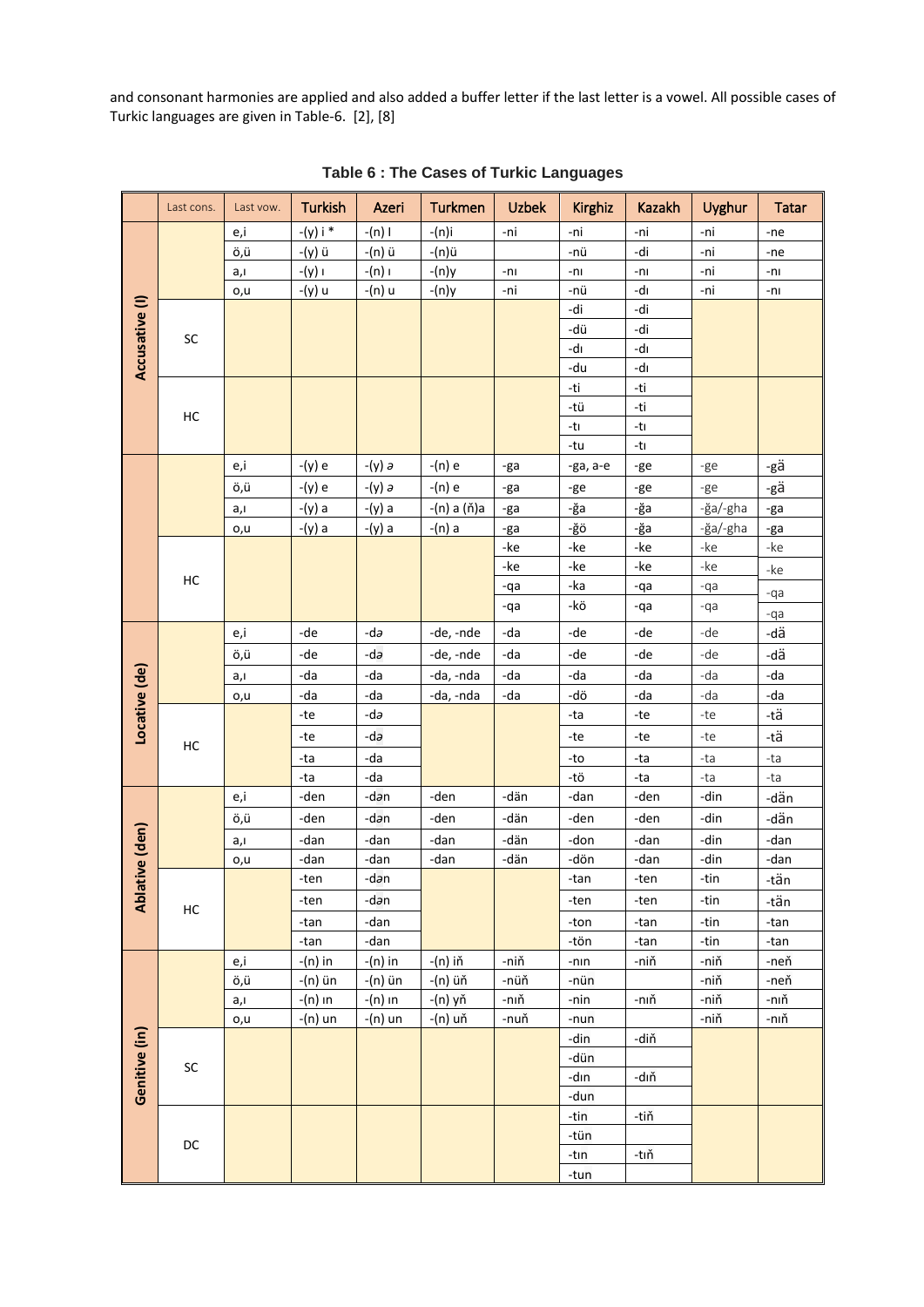\* (y) will be y or n

#### 2.4 Verbs

Although Turkic languages have five basic and many sophisticated tenses, we will examine just basics tenses. Examples are given for Turkish.

- o [Simple \(Aorist\) 'Wide' Tense](http://www.learningpracticalturkish.com/turkish-verb--simple-aorist-present.html) : *gelirim; I come, I'll come*
- o [Present Continuous Simple Tense](http://www.learningpracticalturkish.com/turkish-verb--present-cont-simple.html) : *geliyorum; I am coming*
- o [Future, Simple](http://www.learningpracticalturkish.com/turkish-verb--simple-future.html) : *geleceğim; I will come*
- o [Past, Definite Tense](http://www.learningpracticalturkish.com/turkish-verb--simple-past-definite.html) (-di) (seen past tense) : *geldim; I came, I did come*
- o Past Dubitative, Simple (-miş) (heard/perceived/reported past tense) : *It's said that I came*
- o [Present Dubitative Continuous Compound Tense](http://www.learningpracticalturkish.com/turkish-verb--present-dub-contin-comp.html) : *geliyormuşum; It's said that I'm coming*
- o [Present Continuous, Compound Conditional Tense](http://www.learningpracticalturkish.com/turkish-verb--pres-cont-cond.html) : *geliyorsam ; If I'm coming*
- o [Present Dubitative Simple Compound Tense](http://www.learningpracticalturkish.com/turkish-verb--present-dubitative-simple.html) : *gelirmişim; It's said that I would come*
- o [Present Simple Compound Conditional Tense](http://www.learningpracticalturkish.com/turkish-verb--pres-simp-cond.html) : *gelirsem; If I come, if I should/would come*
- o [Present Perfect Continuous Tense](http://www.learningpracticalturkish.com/turkish-verb--present-perf-cont.html) : *gelmekteyim; I have been coming*
- o [Past Continuous Compound Narrative Tense](http://www.learningpracticalturkish.com/turkish-verb--past-cont-comp.html) : *geliyordum; I was coming*
- o Present Perfect Tense : *geldim; I have come*
- o [\(Timeless\) Past, Simple Compound Narrative Tense](http://www.learningpracticalturkish.com/turkish-verb-past-simple-comp-narr.html) : *gelirdim; I would come, I used to come*
- o Colloquial Past, Compound Narrative : *I had come, I came, I have come*
- o [Past Definite, Compound Conditional](http://www.learningpracticalturkish.com/turkish-verb--past-def-comp-cond.html) : *geldiysem; If I came, if I have come*
- o [Past Perfect, Compound Narrative](http://www.learningpracticalturkish.com/turkish-verb--past-perf-comp.html) : *gelmiştim; I had come*
- o [Past Perfect, Continuous](http://www.learningpracticalturkish.com/turkish-verb--past-perf-cont.html) : *gelmekteydim (gelmekte idim); I had been coming*
- o [Past, Dubitative Compound](http://www.learningpracticalturkish.com/turkish-verb-sarcasm.html) (a tense for sarcasm) : *gelmişmişim*; *It's said that I had come*
- o [Past Dubitative, Compound Conditional](http://www.learningpracticalturkish.com/turkish-verb--past-dub-cond.html) : *gelmişsem; If I have come*
- o [Future Continuous](http://www.learningpracticalturkish.com/turkish-verb--future-cont.html) : *geliyor olacağım*; *I shall be coming*
- o [Future Perfect Continuous](http://www.learningpracticalturkish.com/turkish-verb--future-perf-cont.html) : *gelmekte olacağım*; *I shall have been coming*
- o [Future Perfect \(Past in the Future\)](http://www.learningpracticalturkish.com/turkish-verb--future-perfect.html) : *gelmiş olacağım; I shall/will have come*
- o [Future in the past](http://www.learningpracticalturkish.com/turkish-verb--past-future.html) : *gelecektim*; *I was going to come*
- o [Future, Dubitative Compound](http://www.learningpracticalturkish.com/turkish-verb--fut-dub-comp.html) : *gelecekmişim; It's said that I'm going to come*
- o [Future, Compound Conditional](http://www.learningpracticalturkish.com/turkish-verb--future-comp-cond.html) : *geleceksem; If I'm going to come*

The form of a verb consists of stem (infinive), tense and person information even though personal pronoun is missing. For example; *Geleceğim* : I will come. The structure of a verb is shown in Figure-4. According to morphological structure of Turkic language a verb composed by consecutive suffixes; stem (infinitive form of verb), tens and personal suffix. Some exception will be given related table.



**Figure 4:** The structure of a Turkish verb

In order to study of verb structures of Turkic languages, two verbs are taken; gelmek (to come, stem is gel) and okumak (to read, stem is oku). These two example will show us harmony of vowel harmony and consonant. The following abbreviations will be used. In order to indicate similarities and differences between languages, the similar ones are grouped in tables.

o A for a, ȁ, e, ə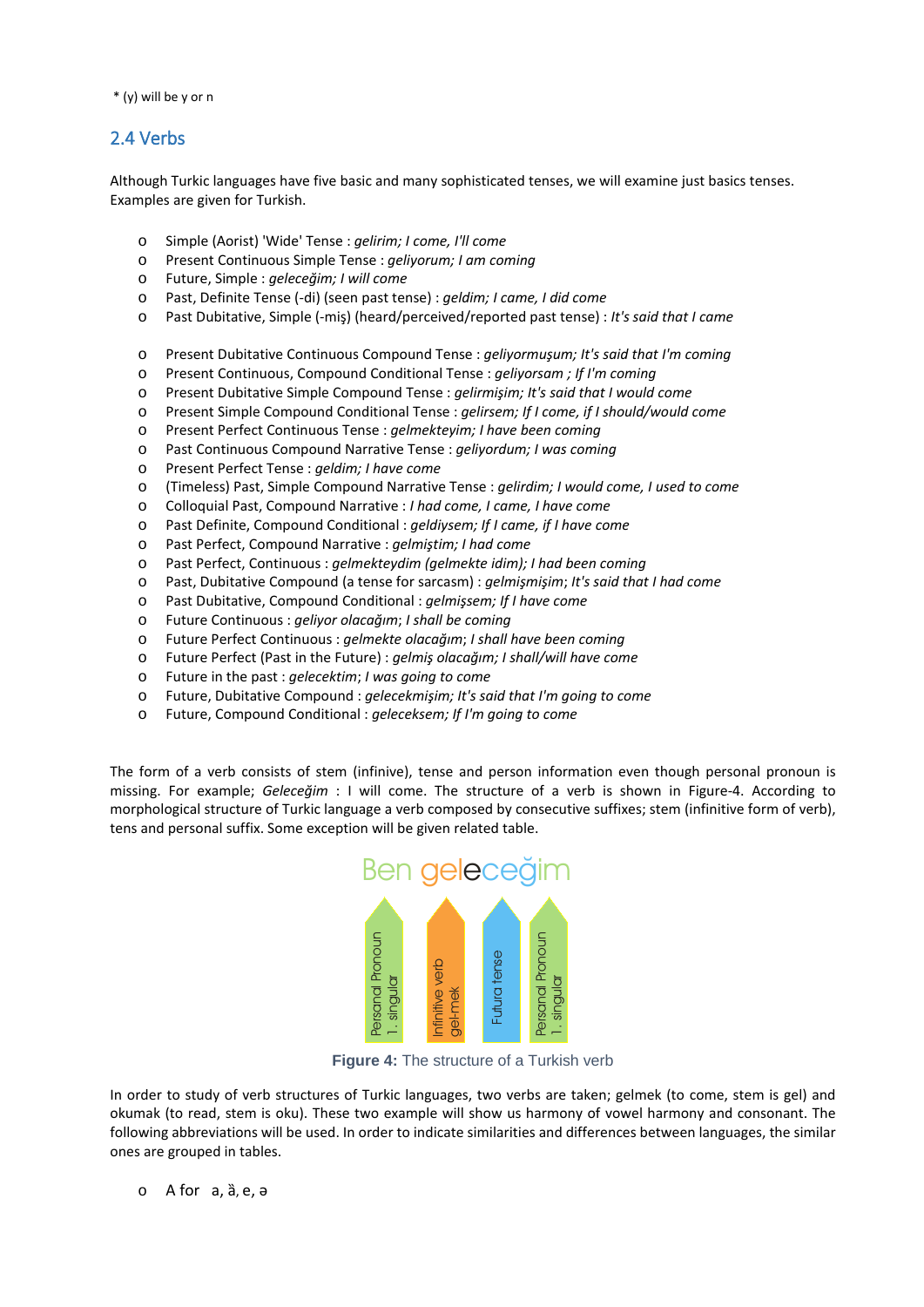#### o H for 1, i, u, ü, o, u

#### 2.4.1 Tenses

The stem of will be the same for all tenses. The basic structure of a Turkic verbs is shown in Table-8. [1], [2], [3], [4],  $[5]$ ,  $[6]$ ,  $[7]$ ,  $[8]$ ,  $[11]$ 

| Stem/      | Suffix   |       |                   |              |  |  |  |  |  |
|------------|----------|-------|-------------------|--------------|--|--|--|--|--|
| infinitive | Negative | Tense | Interrogative (*) | Personal (*) |  |  |  |  |  |

(\*) The position of interrogative and personal suffix may switch their position

|  | Table-9: Personal Suffix of verbs |  |  |
|--|-----------------------------------|--|--|
|  |                                   |  |  |

|            | 1Sg           | 2Sg        | 3Sg          | 1PI                | 2PI                       | 3PI                   |
|------------|---------------|------------|--------------|--------------------|---------------------------|-----------------------|
| <b>TUR</b> | $-Hm$         | $-Hn$      | -Ø           | $-rHz$             | -sHnHz                    | -lAr                  |
| AZE        | $-Am$         | -sAn       | -Ø           | -ıx, -ik, -ux, -ük | -sHnHz, SHz               | $-IAr$                |
| <b>TKM</b> | $-(H)n$       | sHň        | -Ø           | $-(H)$ s           | -sHňHz                    | $-IAr$                |
| <b>KAZ</b> | -mHn, -pHn    | -sHň, -sHz | -Ø           | $-bHz$ , $-pHz$    | -sHňdAr, -<br>sHzdAr, sHz | -Ø,                   |
| <b>KIR</b> | $-mHn, -m$    | -sHň       | -Ø           | $-bHz$             | -sHňAr                    | $-\xi$                |
| <b>TAT</b> | -min,-men, -m | -sın, siň  | -Ø           | $-bHz$ ,           | $-sHz$                    | $-IAr$                |
| UYG        | -men          | -sin       | -Ø           | -miz               | -siler                    | $-\phi$ , -lAr, -ş-   |
| <b>UZB</b> | -män          | kel-ä--säň | -Ø, -di, -ti | -miz               | -siz, -lär                | $-\phi$ , -lär, -(I)ş |

The Examples of five basic tenses of these two verbs are in the following tables:

|            | <b>Simple Present Tense</b> |                           |           |                  |                                |              |                              |  |  |  |  |
|------------|-----------------------------|---------------------------|-----------|------------------|--------------------------------|--------------|------------------------------|--|--|--|--|
|            |                             | Affir: Stem-(H)r-ps       |           | Neg: Stem-mA-ps  |                                |              | Interr: Stem-(H)r mH-ps? (*) |  |  |  |  |
|            | 1Sg                         | 2Sg                       | 3Sg       | 1PI              | 2PI                            | 3PI          | <b>Negative</b>              |  |  |  |  |
| <b>TUR</b> | gel-ir-im                   | gel-ir-sin                | gel-ir    | gel-ir-riz       | gel-ir-siniz                   | gel-ir-ler   | gel-me-m                     |  |  |  |  |
|            | oku-r-um                    | oku-r-sun                 | oku-r     | oku-r-uz         | oku-r-sunuz                    | oku-r-lar    | oku-ma-m                     |  |  |  |  |
|            |                             |                           |           |                  |                                |              |                              |  |  |  |  |
|            |                             | Affir: Stem-(H)r-ps       |           | Neg: Stem-mA-sl  |                                |              | Interr: Stem-(H)r-ps mH?     |  |  |  |  |
| <b>AZE</b> | gəl-ər-əm                   | gəl-ər-sən                | gəl-ər    | gəl-ər-ik        | gəl-ər-siniz                   | gəl-ər-lər   | gəl-mər-əm                   |  |  |  |  |
|            | oxu-yar-am                  | oxu-yar-san               | oxu-yar   | oxu-yar-ıq       | oxu-yar-siniz                  | oxu-yar-lar  | oxu-mar-am                   |  |  |  |  |
| <b>TKM</b> | gel-er-in                   | gel-er-siň                | gel-er    | gel-er-is        | gel-er-siňiz                   | gel-er-ler   | gel-me-r-in                  |  |  |  |  |
|            | oka-r-yn                    | oka-r-syň                 | oka-r     | oka-r-ys         | oka-r-syňyz                    | oka-r-lar    | oka-ma-r-syň                 |  |  |  |  |
| <b>KAZ</b> | kel-er-min                  | kel-er-siň<br>kel-er- siz | kel-er    | kel-er-miz       | kel-er-siňder<br>kel-er-sizder | kel-er       | kel-mes-pin                  |  |  |  |  |
|            | oqi-r-min                   | oqı-r-sıň<br>oqi-r-siz    | oqi-r     | oqi-r-miz        | ogi-r-siňdar<br>oqı-r-sızdar   | ogi-r        | oqi-mas-pin                  |  |  |  |  |
| <b>TAT</b> | kil-er-men                  | kil-er-seň                | kil-er    | kil-er-bez       | kil-er-sez                     | kil-er-lär   | kil-me-men                   |  |  |  |  |
|            | uki-r-min                   | uki-r-siň                 | uki-r     | uki-r-biz        | uki-r-siz                      | ukı-r-lar    | uki-ma-min                   |  |  |  |  |
|            |                             |                           |           |                  |                                |              |                              |  |  |  |  |
|            |                             | Affir: Stem-(ä,y)-ps      |           | Neg: Stem-mäy-ps |                                |              | Interr: Stem-(ä,y)-ps mH?    |  |  |  |  |
| <b>UZB</b> | kel-a-man                   | kel-a--san                | kel-a-di  | kel-a-miz        | kel-a-siz                      | kel-a-di-lar | kel-may-man                  |  |  |  |  |
|            | ogi-y-man                   | oqi-y-san                 | oqi-y-di  | oqi-y-miz        | ogi-y-siz                      | oqi-y-di-lar | ogi-may-man                  |  |  |  |  |
| <b>KIR</b> | kel-e-min                   | kel-e-sin                 | kel-et    | kel-e-biz        | kel-e-siňer                    | kel-i-şet    | kel-bey-min                  |  |  |  |  |
|            | oqu-y-mun                   | oqu-y-sun                 | oqu-y-t   | oqu-y-buz        | oqu-y-suňar                    | oqu-şat      | oqu-bay-min                  |  |  |  |  |
| <b>UYG</b> | kél-i-men                   | kél -i-sen                | kél -i-du | kél -i-miz       | kél -i-siler                   | kél -i-du    | kél-mey-men                  |  |  |  |  |
|            | oqu-y-men                   | oqu-y-sen                 | oqu-y-du  | oqu-y-miz        | oqu-y-siler                    | oqu-y-du     | oqu-may-men                  |  |  |  |  |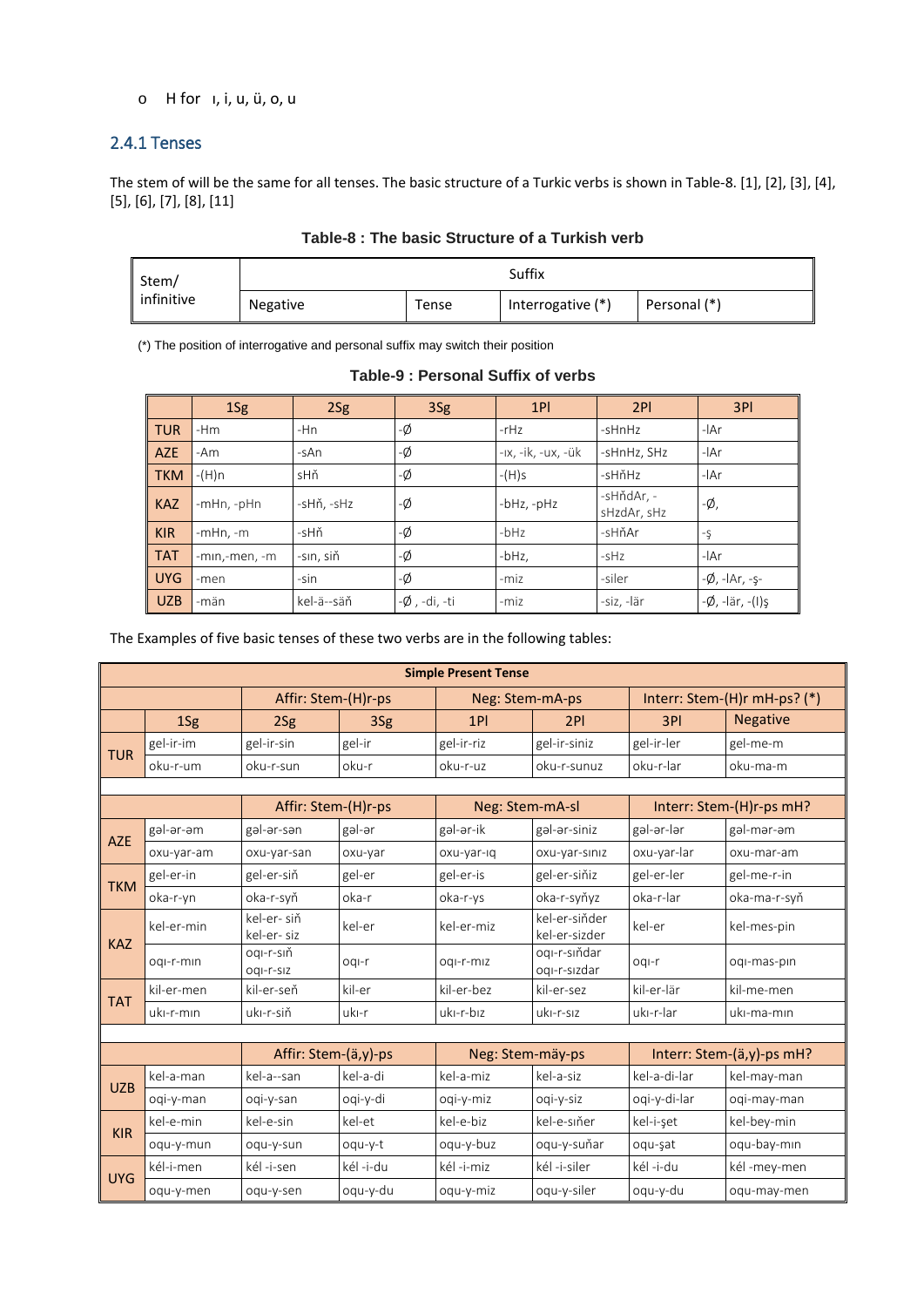#### (\*) exception in Turkish gel-lir-ler mi?

|            | <b>Present Continuous Tense</b> |                                    |                                    |                        |                                          |                                                                       |                                           |  |  |  |  |
|------------|---------------------------------|------------------------------------|------------------------------------|------------------------|------------------------------------------|-----------------------------------------------------------------------|-------------------------------------------|--|--|--|--|
|            |                                 | Affir: Stem-(H)yor-ps              |                                    | Neg: Stem-mH-(H)yor-ps |                                          |                                                                       | Interr: Stem-(H)yor-ps mH? (*)            |  |  |  |  |
|            | 1Sg                             | 2Sg                                | 3Sg                                | 1PI                    | 2PI                                      | 3PI                                                                   | <b>Negative</b>                           |  |  |  |  |
| <b>TUR</b> | gel-i-yor-um                    | gel-i-yor-sun                      | gel-i-yor                          | gel-i-yor-uz           | gel-i-yor-sunuz                          | gel-i-yor-lar                                                         | gel-mi-yor-um                             |  |  |  |  |
|            | oku-yor-um                      | oku-yor-sun                        | oku-yor                            | oku-yor-uz             | oku-yor-sunuz                            | oku-yor-lar                                                           | oku-mu-yor-um                             |  |  |  |  |
| <b>AZE</b> | gal-ir-am                       | gal-ir-san                         | gal-ir                             | gəl-ir-ik              | gəl-ir-siniz                             | gal-ir-lar                                                            | gəl-mir-əm                                |  |  |  |  |
|            | oxu-yur-am                      | oxu-yur-san                        | oxu-yur                            | oxu-yur-uq             | oxu-yur-sunuz                            | oxu-yur-lar                                                           | oxu-mur-am                                |  |  |  |  |
| <b>TKM</b> | gel-ýär-in                      | gel-vär-siň                        | gel-ýär                            | gel-ýär-is             | gel-ýär-siňiz                            | gel-ýär-ler                                                           | gel-me-ýär-in                             |  |  |  |  |
|            | oka-ýar-yn                      | oka-var-syň                        | oka-ýar                            | oka-ýar-ys             | oka-ýar-syňyz                            | oka-ýar-lar                                                           | oka-ma-ýar-yn                             |  |  |  |  |
|            |                                 |                                    |                                    |                        |                                          |                                                                       |                                           |  |  |  |  |
|            |                                 | Affir: Stem-vati-ps                |                                    |                        | Neg: Stem-mAy-vati-ps                    |                                                                       | Interr: Stem-vati-ps mH?                  |  |  |  |  |
| UYG        | kel-vati-men                    | kel-vati-sin                       | kel-vati-du                        | kel-vati-miz           | kel-vati-siler                           | kel-vati-du                                                           | kel-mey-vati-män                          |  |  |  |  |
|            | oqu-vati-men                    | oqu-vati-sen                       | oqu-vati-du                        | oqu-vati-miz           | oqu-vati-siler                           | oqu-vati-du                                                           | oqu-may-vati-men                          |  |  |  |  |
|            |                                 |                                    |                                    |                        |                                          |                                                                       |                                           |  |  |  |  |
|            |                                 | Affir: Stem-yap-ps                 |                                    | Neg: Stem-mA-yap-ps    |                                          | Interr: Stem-yap-ps mH?                                               |                                           |  |  |  |  |
| <b>UZB</b> | kel-yap-man                     | kel-yap-san                        | kel-yapti                          | kel-yap-miz            | kel-yap-siz                              | kel-vapti-lar                                                         | kel-ma-yap-man                            |  |  |  |  |
|            | oqi-yap-man                     | ogi-yap-san                        | oqi-yapti                          | oqi-yap-miz            | oqi-yap-siz                              | oqi-yapti-lar                                                         | oqi-ma-yap-man                            |  |  |  |  |
|            |                                 |                                    |                                    |                        |                                          |                                                                       |                                           |  |  |  |  |
|            |                                 |                                    | Affir: Stem-Hvde, UUdo-ps          |                        | Neg: Stem-Hvde, UUdo-emes-ps             | Interr: Stem-Hvde, UUdo-ps mH?                                        |                                           |  |  |  |  |
| <b>KIR</b> | kel-üüdö-mün                    | kel-üüdö-siň                       | kel-üüdö                           | kel-üüdö-büz           | kel-üüdö-süňö                            | kel-üüdö                                                              | kel-böödö-mün                             |  |  |  |  |
|            | oquuda-min                      | oquu-da-sin                        | oquu-da                            | oquu-da-bız            | oquu-da-sıňar                            | oquu-da                                                               | oquu-baado-mun                            |  |  |  |  |
|            |                                 |                                    |                                    |                        |                                          |                                                                       |                                           |  |  |  |  |
|            |                                 | Affir: Stem-(e,y)-ps               |                                    | Neg: Stem-mH-ps        |                                          |                                                                       | Interr: Stem-(e,y)-ps mH?                 |  |  |  |  |
| <b>TAT</b> | kil-ä-m                         | kil-ä-seň                          | kil-ä                              | kil-ä-bez              | kil-ä-sez                                | kil-ä-lär                                                             | kil-mi-m                                  |  |  |  |  |
|            | uki-y-m                         | uki-y-siň                          | uki-y                              | uki-y-biz              | uki-y-siz                                | uki-y-lar                                                             | uki-mi-y-m                                |  |  |  |  |
|            |                                 | otır, tur, jatır, jür, -ps         | Affir: Stem-(a, -e,-y, -ip,-ip,-p) | Neg: Stem -g(q)An-joq  |                                          | Interr: Stem-(a, -e,-y, -ip,-ip,-p)<br>otır, tur, jatır, jür, -ps ba? |                                           |  |  |  |  |
| <b>KAZ</b> | kel-e jatır-mın                 | kel-e jatır-sıň<br>kel-e jatır-sız | kel-e jatır                        | kel-e jatır-mız        | kel-e jatır-sıňdar<br>kel-e jatır-sızdar | kel-e jatır                                                           | kele jat-gan jog<br>kel-e jatır-mın ba?   |  |  |  |  |
|            | oki-p otyr-min                  | oki-p otyr-siň<br>oki-p otyr-siz   | oki-p otir                         | oki-p otyr-miz         | oki-p otyr-sizdar<br>oki-p otyr-sizdar   | oki-p otir                                                            | oki-p otyr-gan joq?<br>oki-p otyr-min ba? |  |  |  |  |

(\*) Türkçe de istisna gel-liyor-mu yum?

|                      | <b>Future Tense</b> |                        |            |                           |                         |                         |                               |  |  |  |
|----------------------|---------------------|------------------------|------------|---------------------------|-------------------------|-------------------------|-------------------------------|--|--|--|
|                      |                     | Affir: Stem-(y)AcAk-ps |            |                           | Neg: Stem-mA-(y)AcAk-ps |                         | Interr: Stem-(y)AcAk-ps mH(*) |  |  |  |
|                      | 1Sg                 | 2Sg                    | 3Sg        | 1PI                       | 2PI                     | 3PI                     | <b>Negative</b>               |  |  |  |
| <b>TUR</b>           | Gel-eceğ-im         | Gel-ecek-sin           | gel-ecek   | gel-eceğ-iz               | gel-ecek-siniz          | gel-ecek-ler            | gel-me-yeceğ-im               |  |  |  |
|                      | oku-yacağ-ım        | oku-yacak-sın          | oku-yacak  | oku-yacağ-ız              | oku-yacak-sınız         | oku-yacak-lar           | oku-ma-yacağ-ım               |  |  |  |
| <b>AZE</b>           | gəl-əcəy-əm         | gəl-əcək-sən           | gəl-əcək   | gəl-əcəy-ik               | gəl-əcək-siniz          | gəl-əcək-lər            | gəl-mə-yəcəy-əm               |  |  |  |
|                      | oxu-yacağ-am        | oxu-yacak-san          | oxu-yacak  | oxu-yacağ-ıq              | oxu-yacaq-sınız         | oxu-yacaq-lar           | oxu-ma-yacağ-am               |  |  |  |
|                      | kil- äçäk-men       | kil-äçäk-seň           | kil-äçäk   | kil-äçäk-bez              | kil-äçäk-sez            | kil-äçäk-ler            | kil-mä-yäçäk-men              |  |  |  |
| <b>TAT</b>           | ukı-yaçak-mın       | uki-yaçak-siň          | uki-yaçak  | uki-yaçak-biz             | uki-yaçak-sız           | ukı-yaçak-lar           | ukı-ma-yaçak-mın              |  |  |  |
|                      |                     |                        |            |                           |                         |                         |                               |  |  |  |
|                      |                     | Affir: ps-Stem-jAk     |            | Neg: ps-Stem-jAk dääl     |                         | Interr: ps-Stem-jAk mH? |                               |  |  |  |
| <b>TKM</b>           | men gel-jek         | sen gel-jek-siň        | ol gel-jek | biz gel-jek               | siz gel-jek-siňiz       | olar gel-jek-ler        | men gel-jek däl               |  |  |  |
|                      | men oka-jak         | sen oka-jak-syň        | ol oka-jak | biz oka-jak               | siz oka-jak-syňyz       | olar oka-jak-lar        | men oka-jak däl               |  |  |  |
|                      |                     |                        |            |                           |                         |                         |                               |  |  |  |
| Affir: Stem-(H,A)-ps |                     | Neg: Stem-(m,p)Ay-ps   |            | Interr: Stem-(H,A)-ps mH? |                         |                         |                               |  |  |  |
|                      | kel-e-min           | kel-e-siň              | kel-e-t    | kel-e-biz                 | kel-e-siňer             | kel-i-şet               | kel-bey-siň                   |  |  |  |
| <b>KAZ</b>           | oqu-y-mun           | oqu-y-suň              | oqu-y-t    | oqu-y-buz                 | oqu-y-suňar             | oqu-şat                 | oqu-bay-siň                   |  |  |  |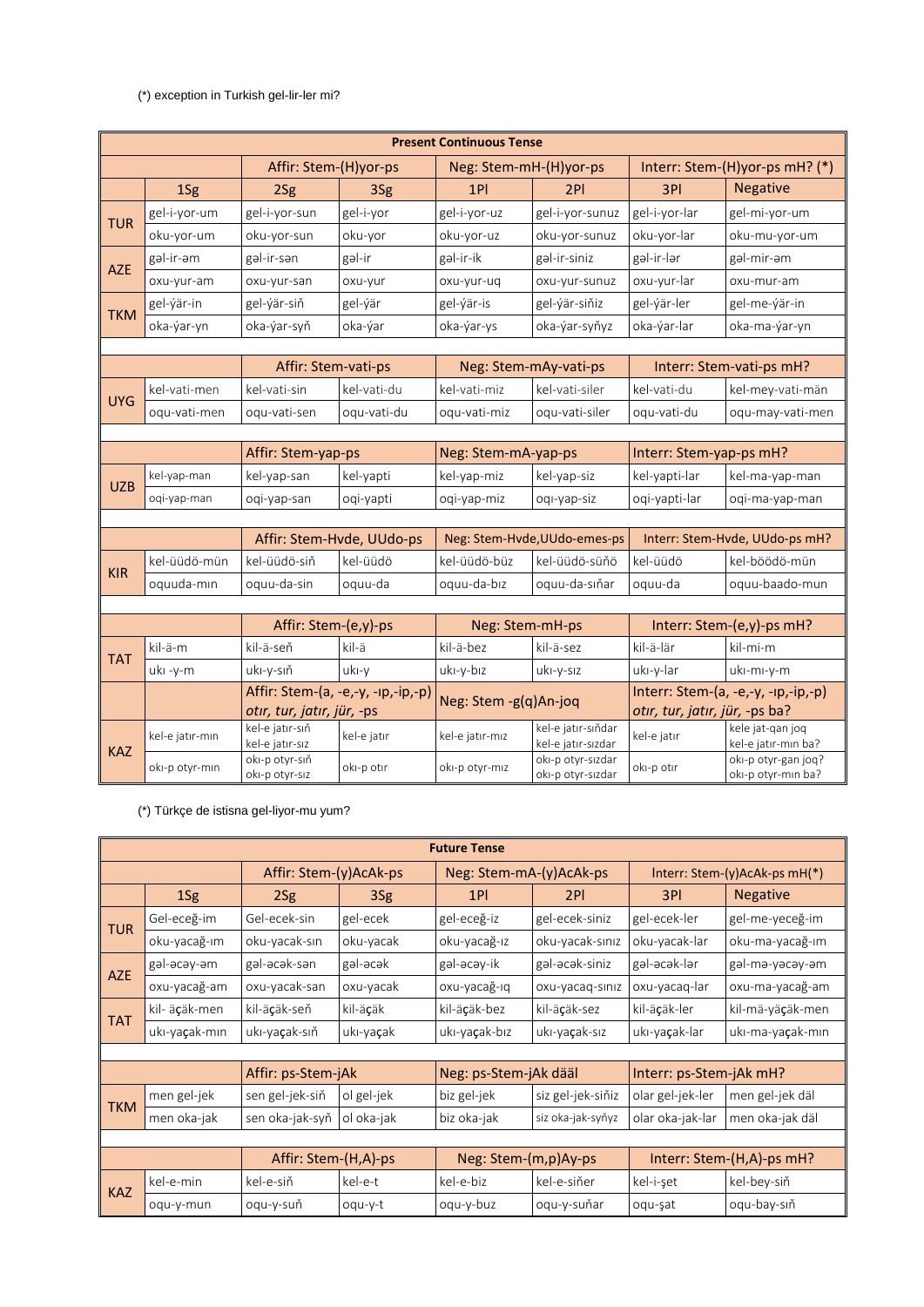| <b>KIR</b> | kel-e-mın          | kel-e-siň      | kel-e-t       | kel-e-bız      | l kel-e-siňar    | kel-e-şat   | kel-pey-siň             |
|------------|--------------------|----------------|---------------|----------------|------------------|-------------|-------------------------|
|            | oqi-y-min          | oqı-y-siň      | oqi-y-t       | oqi-y-biz      | oqı-y-siňer      | oqi-şet     | l oqı-pay-siň           |
| <b>UZB</b> | kel-a-man          | kel-a-san      | kel-a-di      | kel-a-miz      | kel-a-siz        | kel-a-dilar | kel-ma-y-man            |
|            | ogi-y-man          | oqi-y-san      | oqi-ydi       | ogi-y-miz      | ogi-y-siz        | oqi-y-dilar | oqi-ma-y-man            |
|            |                    |                |               |                |                  |             |                         |
|            | Affir: Stem-(H)-ps |                |               |                | Neg: Stem-mAy-ps |             | Interr: Stem-(H)-ps mH? |
|            | kél-i-men          | kél-i-sen      | kél-i-du      | kél-i-miz      | kél-i-siler      | kél-i-du    | kél-mey-men             |
| <b>UYG</b> | oqu-idiğan-men     | oqu-ydiğan-sen | oqu-ydiğan-du | oqu-ydiğan-miz | oqu-ydiğan-siler | oqu-ydiğan  | oqu-may-ydiğan-men      |

|            | <b>Past Definite Tense (-dili)</b> |                          |        |                    |                              |               |                       |  |  |  |  |
|------------|------------------------------------|--------------------------|--------|--------------------|------------------------------|---------------|-----------------------|--|--|--|--|
|            |                                    | Affir: Stem-dH-ps        |        | Neg: Stem-mA-dH-ps |                              |               | Interr: Stem-dH-ps mH |  |  |  |  |
|            | 1Sg                                | 2Sg                      | 3Sg    | 1PI                | 2PI                          | 3PI           | <b>Negative</b>       |  |  |  |  |
| <b>TUR</b> | gel-di-m                           | gel-di-n                 | gel-di | gel-di-k           | gel-di-niz                   | gel-di-ler    | gel-me-di-m           |  |  |  |  |
|            | oku-du-m                           | oku-du-n                 | oku-du | oku-du-k           | oku-du-nuz                   | oku-du-lar    | oku-ma-du-m           |  |  |  |  |
| <b>AZE</b> | gəl-di-m                           | gəl-di-n                 | gəl-di | gəl-di-k           | gəl-di-niz                   | gəl-di-lər    | gəl-mə-di-m           |  |  |  |  |
|            | oxu-du-m                           | oxu-du-n                 | oxu-du | oxu-du-q           | oxu-du-nuz                   | oxu-du-lar    | oxu-ma-dı-m           |  |  |  |  |
| <b>TKM</b> | gel-di-m                           | gel-di-ň                 | gel-di | gel-di-k           | gel-di-ňiz                   | gel-di-ler    | gel-me-di-m           |  |  |  |  |
|            | oka-dy-m                           | oka-dy-ň                 | oka-dy | oka-dy-k           | oka-dy-ňyz                   | oka-dy-lar    | oka-ma-dy-m           |  |  |  |  |
| <b>UZB</b> | kel-di-m                           | kel-di-ng                | kel-di | kel-di-k           | kel-di-ngiz                  | kel-ishdi-lar | kel-ma-di-m           |  |  |  |  |
|            | ogi-di-m                           | ogi-di-ng                | oqi-di | ogi-di-k           | ogi-di-ngiz                  | ogi-shdi-lar  | ogi-ma-di-m           |  |  |  |  |
| <b>KAZ</b> | gel-di-m                           | kel-di-ň<br>kel-di-ňiz   | kel-di | kel-di-k           | kel-di-ňder<br>kel-di-ňizder | kel-di        | kel-me-di-m           |  |  |  |  |
|            | oqi-di-m                           | oqı- dı-ň<br>oqi- di-ňiz | ogi-di | ogi-di-k           | oqı-dı-ňdar<br>oqı-dı-ňızdar | oqi-di        | oqi-ma-di-m           |  |  |  |  |
|            | kel-di-m                           | kel-di-ň                 | kel-di | kel-di-k           | kel-di-ňiz(der)              | kel-iş-ti     | kel-be-di-m           |  |  |  |  |
| <b>KIR</b> | oqu-du-m                           | oau-du-ň                 | oqu-du | oqu-du-k           | oqu-du-<br>ňuz(dar)          | oqu-s-tu      | oqu-ba-dı-m           |  |  |  |  |
| <b>UYG</b> | kel-di-m                           | kel-di-ň                 | kel-di | kel-di-k           | kel-di-ňlar                  | kel-di        | kel-mi-di-m           |  |  |  |  |
|            | oqu-di-m                           | oqu-dı-ň                 | oqu-di | oqu-dı-q           | oqu-dı-ňlar                  | oqu-di        | oqı-mi-dy-m           |  |  |  |  |
| <b>TAT</b> | kil-de-m                           | kil-de-ň                 | kil-de | kil-de-k           | kil-de-gez                   | kil-de-lär    | kil-mä-de-m           |  |  |  |  |
|            | uki-di-m                           | uki-di-ň                 | uki-di | uki-di-k           | uki-di-giz                   | ukı-dı-lar    | uki-ma-di-m           |  |  |  |  |

|                          | Past Tense (-mis) |                    |             |                               |                 |                        |                              |  |  |  |
|--------------------------|-------------------|--------------------|-------------|-------------------------------|-----------------|------------------------|------------------------------|--|--|--|
|                          |                   | Affir: Stem-mHs-ps |             | Neg: Stem-mA-mHs-ps           |                 | Interr: Stem-mHş-ps mH |                              |  |  |  |
|                          | 1Sg               | 2Sg                | 3Sg         | 1PI                           | 2PI             | 3PI                    | <b>Negative</b>              |  |  |  |
|                          | gel-miş-im        | gel-miş-sin        | gel-miş     | gel-miş-iz                    | gel-miş-siniz   | gel-miş-ler            | gel-me-miş-im                |  |  |  |
| <b>TUR</b>               | oku-muş-um        | oku-muş-un         | oku-muş     | oku-mu-şuz                    | oku-muş-sunuz   | oku-muş-lar            | oku-ma-mış-ım                |  |  |  |
|                          | gəl-miş-əm        | gəl-miş-sən        | gəl-miş-dir | gel-miş-ik                    | gəl-miş-siniz   | gəl-miş-lər            | gəl-mə-miş-əm                |  |  |  |
| <b>AZE</b>               | oxu-muş-am        | oxu-mus-san        | oxu-muş-dur | oxu-mus-ug                    | oxu-muş-sunuz   | oxu-muş-lar            | oxu-ma-mis-am                |  |  |  |
|                          |                   |                    |             |                               |                 |                        |                              |  |  |  |
| Affir: Stem-ip(iptir)-ps |                   |                    |             | Neg: Stem-mA(pA)-ip(iptir)-ps |                 |                        | Interr: Stem-ip(iptir)-ps mH |  |  |  |
| <b>TKM</b>               | gel-ipdir-in      | gel-ip-siň         | gel-ipdir   | gel-ipdir-is                  | gel-ip-siňiz    | gel-ipdir-ler          | gel-mä-ndir-in               |  |  |  |
|                          | oka-pdyr-yn       | oka-p-syň          | oka-pdyr    | oka-pdyr-ys                   | oka-p-syňyz     | oka-pdyr-lar           | oka-ma-ndyr-yn               |  |  |  |
| <b>KIR</b>               | kel-iptir-min     | kel-iptir-siň      | kel-iptir   | kel-iptir-biz                 | kel-iptir-siňer | kel-işiptir            | kel-be-ptir-min              |  |  |  |
|                          | oqu-ptur-mun      | oqu-ptur-suň       | oqu-ptur    | oqu-ptur-buz                  | oqu-ptur-suňar  | oqu-şuptur             | oqu-ba-ptır-mın              |  |  |  |
| <b>UZB</b>               | kel-ib-man        | kel-ib-san         | kel-ib-di   | kel-ib-miz                    | kel-ib-siz      | kel-ib-di-lar          | kel-mab-man                  |  |  |  |
|                          | oqi-b-man         | ogi-b-san          | oqi-b-di    | oqi-b-miz                     | ogi-b-siz       | ogi-b-di-lar           | ogi-mab-man                  |  |  |  |
| <b>UYG</b>               | kél-ip-ti-men     | kél-ip-sen         | kél-ip-tu   | kél-ip-siz                    | kél-ip-siler    | kél-ip-ti              | kél-me-p-ti-men              |  |  |  |
|                          | oqu-p-ti-men      | oqu-p-sen          | oqu-p-tu    | oqu-p-siz                     | oqu-p-siler     | oqu-p-tu               | oqu-ma-p-ti-men              |  |  |  |
| <b>KAZ</b>               | kel-ip-pin        | kel-ip-siň         | kel-ip-ti   | kel-ip-piz                    | kel-ip-siňder   | kel-ip-ti              | kel-me-p-pin                 |  |  |  |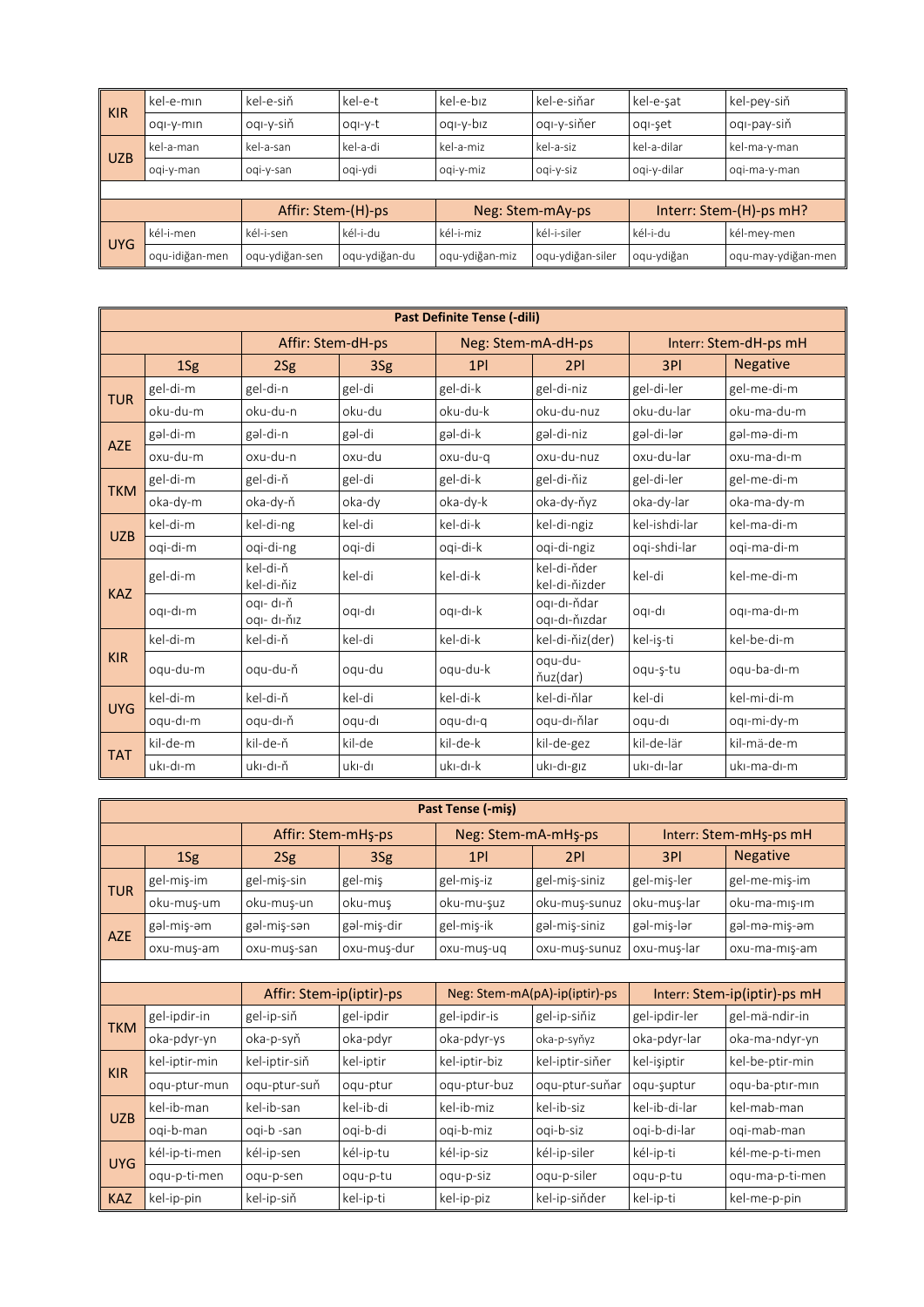| (1)        |             | kel-ip-siz                 |          |                        | kel-ip-sizder                    |             |                           |
|------------|-------------|----------------------------|----------|------------------------|----------------------------------|-------------|---------------------------|
|            | oqi-p-pin   | oqi-p-siň<br>oqi-p-siz     | oqi-p-ti | oqi-p-piz              | oqı-p-sıňdar<br>oqi-p-sizdar     | oqi-p-ti    | oqi-ma-p-pin              |
|            |             |                            |          |                        |                                  |             |                           |
|            |             | Affir: Stem-g(q)An-ps      |          | Neg: Stem-mA-g(q)An-ps |                                  |             | Interr: Stem-g(q)An-ps mH |
| <b>TAT</b> | kil-gän-men | kil-gän-seň                | kil-gän  | kil-gän-bez            | kil-gän-sez                      | kil-gän-när | kil-mä-gän-men            |
|            | uki-gan-min | uki-gan-siň                | uki-gan  | uki-gan-biz            | uki-gan-siz                      | uki-gan-nar | uki-ma-gan-min            |
|            |             |                            |          |                        |                                  |             |                           |
| <b>KAZ</b> | kel-gen-min | kel-gen-siň<br>kel-gen-siz | kel-gen  | kel-gen-biz            | kel-gen-siňder<br>kel-gen-sizder | kel-gen     | kel-me-gen-min            |
| (11)       | oki-gan-min | oki-gan-siň<br>oki-gan-siz | oki-gan  | oki-gan-biz            | oki-gan-siňdar<br>oki-gan-sizdar | oki-gan     | oki-ma-gan-min            |

## 2.4.2 Modes of Verbs

The mode of verbs are depicted in following tables and similar languages are grouped in the tables. [1], [2], [3], [4], [5], [6], [7], [8], [11]

|            | <b>Conditional</b>      |                        |        |                         |                              |            |                               |             |  |  |  |
|------------|-------------------------|------------------------|--------|-------------------------|------------------------------|------------|-------------------------------|-------------|--|--|--|
|            | 1Sg                     | 2Sg                    | 3Sg    | 1PI                     | 2PI                          | 3PI        | <b>Negative</b>               | Interrog.   |  |  |  |
|            | Affirmative: Stem-sA-ps |                        |        | Negative: Stem-mA-sA-ps |                              |            | Interrogative: Stem-sA-ps mH? |             |  |  |  |
|            | gel-se-m                | gel-se-n               | gel-se | gel-se-k                | gel-se-niz                   | gel-se-ler | gel-me-sem                    | gel-sem mi? |  |  |  |
| <b>TUR</b> | oku-sa-m                | oku-san                | oku-sa | oku-sa-k                | oku-sa-nız                   | oku-sa-lar | oku-ma-sam                    | oku-sam mi? |  |  |  |
|            | gəl-sə-m                | gal-sa-n               | gal-sa | gəl-sək                 | gal-sa-niz                   | gəl-sə-lər | gal-ma-sam                    | gəl-səm mi? |  |  |  |
| <b>AZE</b> | oxu-sa-m                | oxu-san                | oxu-sa | oxu-sa-q                | oxu-sa-nız                   | oxu-sa-lar | oxu-ma-sam                    | oxu-sam mi? |  |  |  |
|            | gel-se-m                | gel-se-ň               | gel-se | gel-se-k                | gel-se-ňiz                   | gel-se-ler | gel-me-sem                    | gel-semmi?  |  |  |  |
| <b>TKM</b> | oka-sa-m                | oka-saň                | oka-sa | oka-sa-k                | oka-sa-ňız                   | oka-sa-lar | oka-ma-sam                    | oka-sammy?  |  |  |  |
|            | kel-se-m                | kel-se-ň               | kel-se | kel-se-k                | kel-se-ňler                  | kel-se     | kel-mi-sem                    | kel-sem mi? |  |  |  |
| <b>UYG</b> | oqu-sa-m                | oqu-saň                | oqu-sa | oqu-sa-k                | oqu-saňlar                   | oqu-sa     | oqu-mi-sam                    | oqu-sam mi? |  |  |  |
|            | kil-sä-m                | kil-sä-ň               | kil-sä | kil-sä-k                | kil-sä-gez                   | kil-sä-lär | kil-mä-säm                    | kil-säm-me? |  |  |  |
| <b>TAT</b> | uki-sa-m                | uki-saň                | uki-sa | uki-sa-k                | uki-sa-giz                   | ukı-sa-lar | uki-ma-sam                    | uki-sam-mi? |  |  |  |
|            | kel-se-m                | kel-se-ň<br>kel-se-ňiz | kel-se | kel-se-k                | kel-se-ňder<br>kel-se-ňizder | kel-se     | kel-me-sem                    | kel-sem be? |  |  |  |
| <b>KAZ</b> | oqi-sa-m                | oqi-sa-ň<br>ogi-sa-ňiz | oqi-sa | ogi-sa-k                | oqı-sa-ňdar<br>oqı-sa-ňızdar | ogi-sa     | oqi-ma-sam                    | oqi-sam ba? |  |  |  |
|            | kel-se-m                | kel-se-ň               | kel-se | kel-se-k                | kel-se-ňer                   | kel-iş-se  | kel-be-sem                    | kel-sembi?  |  |  |  |
| <b>KIR</b> | oqu-sa-m                | oqu-saň                | oqu-sa | oqu-sa-k                | oqu-sa- ňar                  | oqu-ş-sa   | ogi-ba-sam                    | ogi-sambi?  |  |  |  |
|            | kel-sa-m                | kel-sa-ng              | kel-sa | kel-sa-k                | kel-sa-ngiz                  | kel-sa-lar | kel-ma-sam                    | kel-sammi?  |  |  |  |
| <b>UZB</b> | ogi-sa-m                | ogi-sang               | ogi-sa | ogi-sa-k                | ogi-sa-ngiz                  | ogi-sa-lar | ogi-ma-sam                    | ogi-sammi?  |  |  |  |

|            | <b>Obligational</b>                                                           |                     |             |                        |                |               |                          |  |  |  |
|------------|-------------------------------------------------------------------------------|---------------------|-------------|------------------------|----------------|---------------|--------------------------|--|--|--|
|            | 1Sg                                                                           | 2Sg                 | 3Sg         | 1PI                    | 2PI            | 3PI           | <b>Negative</b>          |  |  |  |
|            |                                                                               | Affir: Stem-mAlH-ps |             | Neg: Stem-mA-mAlH-ps   |                |               | Interr: Stem-mAlH-ps mH? |  |  |  |
| <b>TUR</b> | gel-meli-yim                                                                  | gel-meli-sin        | gel-meli    | gel-meli-yiz           | gel-meli-siniz | gel-meli-ler  | gel-me-meli-yim          |  |  |  |
|            | oku-malı-yım                                                                  | oku-malı-sın        | oku-malı    | oku-malı-yız           | oku-malı-sınız | oku-malı-lar  | oku-ma-malı-yım          |  |  |  |
| <b>AZE</b> | gəl-məli-yəm                                                                  | gəl-məli-sən        | gəl-məli    | gəl-məli-yik           | gəl-məli-siniz | gəl-məli-lər  | gəl-mə-məli-yəm          |  |  |  |
|            | oxu-malı-yam                                                                  | oxu-malı-san        | oxu-malı    | oxu-malı-yıq           | oxu-malı-sınız | oxu-malı-lar  | oxu-ma-malı-yam          |  |  |  |
|            |                                                                               |                     |             |                        |                |               |                          |  |  |  |
|            |                                                                               | Affir: ps-Stem-mAlH |             | Neg: ps-Stem-mAlH dääl |                |               | Interr: ps-Stem-mAlH mH? |  |  |  |
| <b>TKM</b> | men gel-meli                                                                  | sen gel-meli        | ol gel-meli | gel-meli               | siz gel-meli   | olar gel-meli | men gel-meli däl         |  |  |  |
|            | men oka-malı                                                                  | sen oka-malı        | ol oka-malı | biz oka-malı           | siz oka-malı   | olar oku-malı | men oka-maly däl         |  |  |  |
|            |                                                                               |                     |             |                        |                |               |                          |  |  |  |
|            | Affir: Stem-e-ps kHrek<br>Neg: Stem-mA-ps kHrek<br>Interr: Stem-e-ps kHrek mH |                     |             |                        |                |               |                          |  |  |  |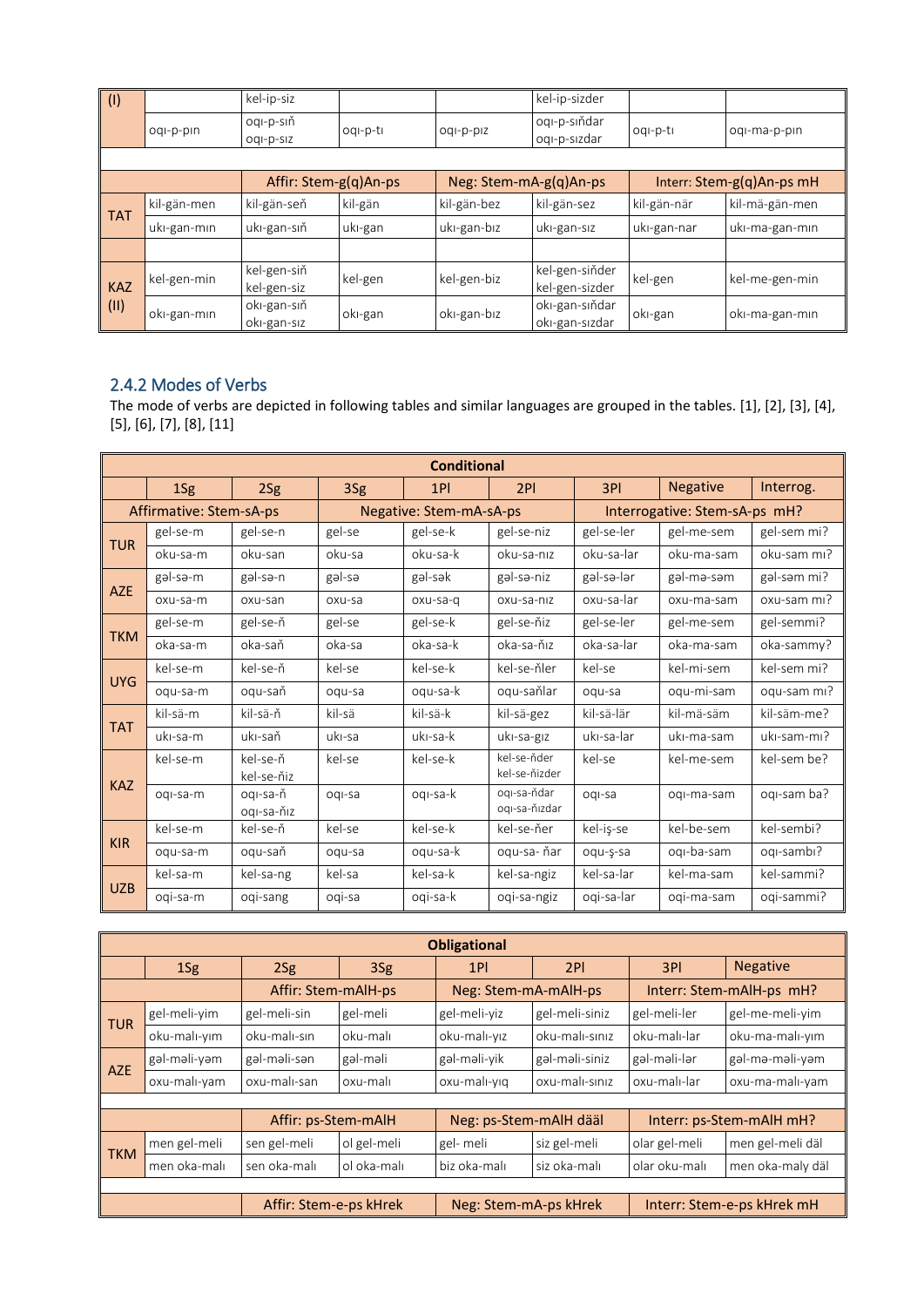| <b>TAT</b>             | miňa kil-ergä<br>kiräk | siňa kil-ergä kiräk | aňa kil-ergä kiräk | bezgä kil-ergä<br>kiräk    | sezgä kil-ergä<br>kiräk | alarga kil-ergä<br>kiräk | miňa kil-mäskä kiräk       |
|------------------------|------------------------|---------------------|--------------------|----------------------------|-------------------------|--------------------------|----------------------------|
|                        | miňa uki-rga kiräk     | siňa uki-rga kiräk  | aňa uki-rga kiräk  | bezgä uki-rga<br>kiräk     | sezgä uki-rga<br>kiräk  | alarga uki-rga<br>kiräk  | miňa uki-mäskä kiräk       |
|                        |                        |                     |                    |                            |                         |                          |                            |
| Affir: Stem-V-ps kHrek |                        |                     |                    | Neg: Stem-V- ps kHrek emes |                         |                          | Interr: Stem-e-ps kHrek mH |
| <b>KAZ</b>             | kel-üv-im kerek        | kel-üv-in kerek     | kel-üvi kerek      | kel-üv-imiz kerek          | kel-üv-i larıň kerek    | kel-üvi kerek            | kel-üv-im kerek emes       |
|                        | ogi-v-im kerek         | ogi-v-iň kerek      | ogi-v-i kerek      | ogi-v-imiz kerek           | ogı-v-larıň kerek       | ogi-v-i kerek            | ogi-v-im kerek emes        |
|                        | kel-üü-m kerek         | kel-üü-n kerek      | kel-üü-sü kerek    | kel-üü-büz kerek           | kel-üü-ňör kerek        | kel-üü-sü kerek          | kel-be-s-im kerek          |
| <b>KIR</b>             | Ogu-s-um kerek         | ogu-s-uň kerek      | Ogu-su kerek       | Ogu-su-buz kerek           | Ogu-su-ňar kerek        | ogu-su kerek             | Oqu-ba-s-im kerek<br>emes  |
| <b>UZB</b>             | kel-ish-im kerak       | kel-ish-ing kerak   | kel-ish-i kerak    | kel-ish-imiz kerak         | kel-ish-ingiz kerak     | kel-ish-(lari) kerak     | kel-mas-lgim kerak         |
|                        | ogi-sh-im kerak        | oqi-sh-ing kerak    | ogi-sh-i kerak     | ogi-sh-imiz kerak          | oqi-sh-ingiz kerak      | oqi-sh-(lari) kerak      | oqi-mas-ligim kerak        |
| UYG                    | kél-iş-im kérek        | kél-is-iň kérek     | kél-is-i kérek     | kél-is-imiz kérek          | kél-is-iň-lar kérek     | kél-is-i kérek           | kél-mes-lik-im kérek       |
|                        | oqu-şum kérek          | ogu-suň kérek       | oqu-şi kérek       | ogu-sum-miz kérek          | oqu-şuň-lar kérek       | oqu-şi kérek             | oqu-mas-liq-im kérek       |

|            |                 |                     |          | <b>Imperetives</b>   |                          |                          |                 |
|------------|-----------------|---------------------|----------|----------------------|--------------------------|--------------------------|-----------------|
|            | 1Sg             | 2Sg                 | 3Sg      | 1PI                  | 2PI                      | 3PI                      | <b>Negative</b> |
|            |                 | Affir: Stem-special |          | Neg: Stem-mA-special |                          | Interr: Stem-special mH? |                 |
|            | gel-e-yim       | gel                 | gel-sin  | gel-el-imz           | gel-in                   | gel-sin-ler              | gel-me-yeyim    |
| <b>TUR</b> | oku-yayım       | oku                 | okusun   | oku-ya-lım           | oku-yun                  | oku-sun-lar              | oku-ya-yim      |
| <b>AZE</b> | gəl-im          | gəl                 | gal-sin  | gəl-ək               | gəl-iniz                 | gəl-sin-lər              | gəl-mə-səm      |
|            | oxu-y-um        | oxu                 | oxu-sun  | oxu-y-ag             | oxu-yun                  | oxu-sun-lar              | oxu-ma-yam      |
| <b>TKM</b> | gel-e- ýin      | gel                 | gel-sin  | gel-e-liň            | gel-li-ň                 | gel-sin-ler              | gel-me- yin     |
|            | oka- ýyn        | oka                 | oka-syn  | oka-lyň              | oka-ň                    | oka-syn-lar              | oka-ma- ýyn     |
| <b>UYG</b> | kel-ey<br>Kéley | Kel (-gin)          | kel-sun  | kel-eyli<br>kéleyli  | kel-iňlar<br>kéliňlar    | kel-sun                  | kel-m-ev        |
|            | oqu-y           | Oqu (-ghin)         | oqu-sun  | oqu-ylı              | oqu-uňlar                | oqu-sun                  | oqu-m-ay        |
| <b>TAT</b> | kil-im          | kil                 | kil-sen  | kil-ik               | kil-egez                 | kil-sen-när              | kil-mi-m        |
|            | uki-ym          | ukı                 | uki-sin  | uki-yk               | uki-giz                  | uki-sin-nar              | uki-mi-ym       |
| <b>KAZ</b> | kel-e-yin       | kel<br>kel-iňiz     | kel-sin  | kel-e-yik            | kel-iňder<br>kel-iňizder | kel-sin                  | kel-me-vin      |
|            | oqi-y-in        | oqi<br>ogi-ňiz      | oqi-sin  | piy-lpo              | ogi-ňdar<br>oqı-ňızdar   | ogi-sin                  | oqi-ma-yin      |
| <b>KIR</b> | kel-e-yin       | kel                 | kel-sin  | kel-e-li             | kel-gile                 | kel-is-sin               | kel-be-vin      |
|            | oqu-y-un        | oqu                 | oqu-sun  | oqu-ylu              | oqu-gula                 | oqu-ş-sun                | oqu-ba-yin      |
|            | kel-ay          | kel-(gin)           | kel-sin  | kel-aylik            | kel-inglar               | kel-sinlar               | kel-ma-y        |
| <b>UZB</b> | oqi-y           | oqi -(gin)          | ogi -sin | oqi -ylik            | oqi -nglar               | ogi -sinlar              | oqi -ma-y       |

|            | <b>Wish</b>                                                             |                       |              |                         |               |                |                            |  |  |  |
|------------|-------------------------------------------------------------------------|-----------------------|--------------|-------------------------|---------------|----------------|----------------------------|--|--|--|
|            | 1Sg                                                                     | 2Sg                   | 3Sg          | 1PI                     | 2PI           | 3PI            | <b>Negative</b>            |  |  |  |
|            |                                                                         | Affir: Stem-(I,y)A-ps |              | Neg: Stem-mA(I,y)A-ps   |               |                | Interr: Stem-(I,y)A-ps mH? |  |  |  |
| <b>TUR</b> | gel-le-yim                                                              | gel-le-sin            | gel-le       | gel-le-lim              | gel-le-siniz  | gel-le-ler     | gel-me-yei-yim             |  |  |  |
|            | oku-ya-yim                                                              | oku-ya-sın            | oku-ya       | oku-ya-lım              | oku-ya-sınız  | oku-ya-lar     | oku-ma-ya-yim              |  |  |  |
| <b>AZE</b> | gəl-im                                                                  | gəl-ə-sən             | gal-sa       | gəl-sək                 | gəl-sə-niz    | gəl-ə-lər      | gəl-mə-səm                 |  |  |  |
|            | oxu-yam                                                                 | oxu-ya-san            | oxu-sa       | oxu-sag                 | oxu-sa-niz    | oxu-sa-lar     | oxu-ma-yam                 |  |  |  |
|            |                                                                         |                       |              |                         |               |                |                            |  |  |  |
|            |                                                                         | Affir: ps-Stem-mAkcH  |              | Neg: ps-Stem-mAkcH dääl |               |                | Interr: ps-Stem-mAkcH mH?  |  |  |  |
| <b>TKM</b> | men gel-mekçi                                                           | sen gel-mekçi         | ol gel-mekci | biz gel-mekçi           | siz gel-mekçi | olar gel-mekçi | men gel-mekçi dääl         |  |  |  |
|            | men oka-makcı                                                           | sen oka-makcı         | ol oka-makçı | biz oka-makcı           | siz oka-makçı | olar oka-makcı | men oka-makçı dääl         |  |  |  |
|            |                                                                         |                       |              |                         |               |                |                            |  |  |  |
|            | Affir: Stem-gAy-ps<br>Neg: Stem-mA-gAy-ps<br>Interr: Stem-e-ps kHrek mH |                       |              |                         |               |                |                            |  |  |  |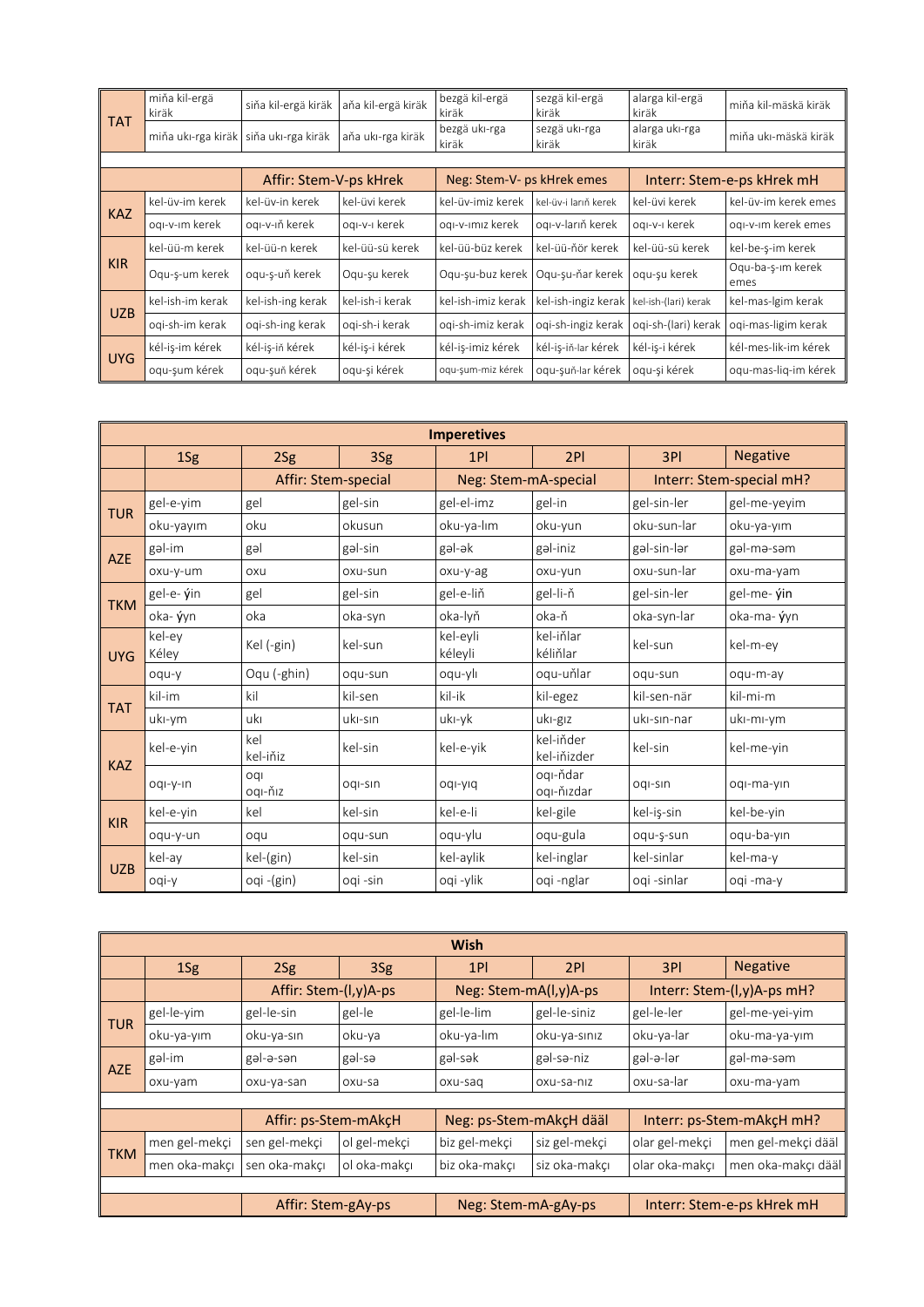|            | kel-gey-men              | kel-gey-sen                                          | kel-gey               | kel-gey-miz                 | kel-gey-siz (-<br>ler)                                                    | kel-gey                        | kel-mi-gey-men                                                  |  |
|------------|--------------------------|------------------------------------------------------|-----------------------|-----------------------------|---------------------------------------------------------------------------|--------------------------------|-----------------------------------------------------------------|--|
| <b>UYG</b> | oqu-ğay-men              | ogu-ğay-sen                                          | Ogu-ğay               | oqu-ğay-miz                 | oqı-ğay-siz (-<br>ler)                                                    | oqu-ğay                        | oqu-mi-ğay-men                                                  |  |
| <b>KAZ</b> | kel-ğey-min              | kel-ğey-siň                                          | kel-ğey               | kel-ğey-miz                 | kel-ğey-sıňder                                                            | kel-ğey                        | kel-me-ğey-min                                                  |  |
| (1)        | oqı-ğay-mın              | ogi-ğay-sıň                                          | oqi-ğay               | ogi-ğay-miz                 | oqı-ğay-sıňdar                                                            | ogi-ğay                        | oqı-ma-ğay-mın                                                  |  |
| <b>UZB</b> | kel-gäy-män              | kel-gäy-sän                                          | kel-gäy               | kel-gäy-miz                 | kel-gäy-siz                                                               | kel-gäy-(lär)                  | kel-mä-gäy-män                                                  |  |
|            | oqı-gäy-män              | oqı-gäy-sän                                          | oqı-gäy               | oqı-gäy-miz                 | ogi-gäy-siz                                                               | oqı-gäy-(lär)                  | oqı-mä-gäy-män                                                  |  |
|            |                          |                                                      |                       |                             |                                                                           |                                |                                                                 |  |
|            |                          | Affir: Stem-mAk-ps                                   |                       | Neg: Stem-mAk-ps emes       |                                                                           |                                | Interr: Stem-mAk-ps mH                                          |  |
| <b>KIR</b> | kel-mek-min              | kel- mek -siň                                        | kel- mek              | kel- mek-piz                | kel-mek-sıňer                                                             | kel- is-mek                    | kel-mek emesmin                                                 |  |
|            | ogu-mak-min              | ogu- mak-sıň                                         | oqu-mak               | oqu-mak-piz                 | oqu- mak-sıňar                                                            | oqu- ş-mak                     | oqu-mak emesmin                                                 |  |
|            |                          |                                                      |                       |                             |                                                                           |                                |                                                                 |  |
|            |                          | Affir: Stem-s-ps kile                                |                       | Neg: Stem-me-s-ps kile      |                                                                           | Interr: Stem-s-ps kile mH      |                                                                 |  |
| <b>TAT</b> | kil-äsem kilä            | kil-äseň kilä                                        | kil-äse kilä          | kil-äse-biz kilä            | kil-äse-giz kilä                                                          | kil-äse-leri kilä              | kil-me-sem kilä                                                 |  |
|            | ukı-ysım kilä            | ukı-ysıň kilä                                        | uki-ysi kilä          | ukı-äsa-bız kilä            | uki-ysi-giz kilä                                                          | ukı-sa-ları kilä               | ukı-ma-sam kilä                                                 |  |
|            |                          | Affir: Stem-g(q)H-ps keldi,<br>keledi                |                       | Neg: Stem-me-               |                                                                           | Interr: Stem-g(q)Ay-ps mH      |                                                                 |  |
| <b>KAZ</b> | Meniň kel-gi-m<br>keledi | Seniň kel-gi-ň keledi<br>Sizdiň kel-gi-ňiz<br>keledi | Onıň kel-gi-si keledi | Bizdiň kel-gi-miz<br>keledi | Senderdiň kel-gi-<br>leriň keledi<br>Sizderdiň kel-gi-ler-<br>iňiz keledi | Olardıň kel-gi-ler-i<br>keledi | Meniň kel-gi-m kel-me-y-<br>di.<br>Meniň kel-gi-m keledi<br>me? |  |
| (II)       | Meniň oki-gi-m<br>keledi | Seniň oki-gi-ň keledi<br>Sizdiň oki-gi-ňiz<br>keledi | Onıň oki-gi-si keledi | Bizdiň oki-gi-miz<br>keledi | Senderdiň oki-gi-<br>larıň keledi<br>Sizderdiň oki-gi-lar-<br>ıňız keledi | Olardıň okı-gı-lar-ı<br>keledi | Meniň oki-gi-m kel-me-y-<br>di,<br>Meniň oki-gi-m keledi<br>me? |  |

# 4. Syntax

By definition, the general word order of Turkic languages is S-O-V (subject-object-verb), therefore the verb is usually at the end of the sentence. But Turkic languages are also very flexible, in other word they have free syntax.

A general rule of Turkish [word order](https://en.wikipedia.org/wiki/Word_order) is that the modifier precedes the modified:

- Adjective (used attributively) precedes noun;
- Adverb precedes verb;
- Object of postposition precedes postposition.

Some sentence example are given in Table-10. As seen in this table, Word order of Turkic languages are the same. [2], [8], [9], [10] , [12], [13]

| Table-10: Two Sentences Example of Turkic Languages |  |  |  |  |
|-----------------------------------------------------|--|--|--|--|
|-----------------------------------------------------|--|--|--|--|

| <b>TUR</b> | Ağır  | kazan | geç    | kaynar   |
|------------|-------|-------|--------|----------|
| <b>AZE</b> | Ağır  | qazan | gec    | qaynayar |
| <b>TKM</b> | Agyr  | gazan | giç    | gaýnar   |
| <b>KAZ</b> | Awur  | qazan | keş    | qaynaydı |
| <b>KIR</b> | Oor   | kazan | kec    | kaynayt  |
| <b>TAT</b> | Avir  | kazan | ozak   | kaynıy   |
| <b>UYG</b> | Eghir | qazan | wagche | qaynaydu |
| <b>UZB</b> | Teran | daryo | tinch  | oqar     |

| <b>TUR</b> | Dağ | dağa  | kavuşmaz,   | insan | insana | kavusur  |
|------------|-----|-------|-------------|-------|--------|----------|
| <b>AZE</b> | Dağ | dağa  | . Qovuşmaz, | insan | insana | govuşar  |
| <b>TKM</b> | Dag | daga  | Duşmaz,     | adama | adama  | dusar    |
| <b>KAZ</b> | āw  | tawğa | Qosilmas,   | adam  | adamğa | gosiladi |